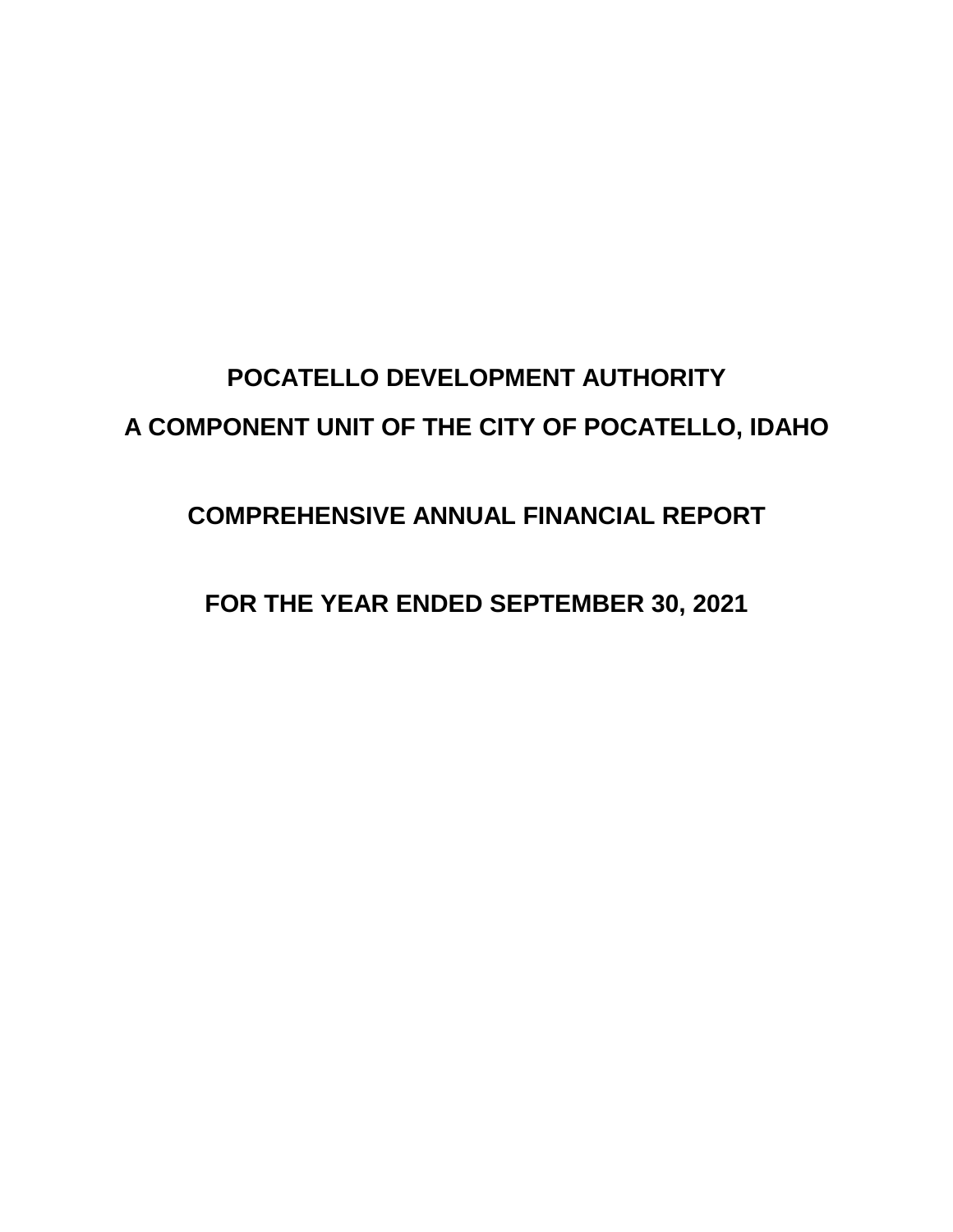### **POCATELLO DEVELOPMENT AUTHORITY COMPREHENSIVE ANNUAL FINANCIAL REPORT TABLE OF CONTENTS**

|                                                                                                                                                 | Page      |
|-------------------------------------------------------------------------------------------------------------------------------------------------|-----------|
| <b>Introductory Section:</b><br><b>List of Principal Officials</b><br><b>Organization Chart</b>                                                 | 3<br>4    |
| Independent auditor's report                                                                                                                    | $5 - 7$   |
| <b>Basic Financial statements</b>                                                                                                               |           |
| <b>Government Wide</b>                                                                                                                          |           |
| Statements of net position                                                                                                                      | 8         |
| Statements of activities and changes in net position                                                                                            | 9         |
| <b>Governmental Funds</b>                                                                                                                       |           |
| <b>Balance sheets</b>                                                                                                                           | 10        |
| Statements of revenues, expenditures, and changes in fund balances                                                                              | 11        |
| <b>Notes to financial statements</b>                                                                                                            | $12 - 17$ |
| <b>Required supplementary information</b>                                                                                                       | 18        |
| Statement of revenues and expenditures - budget to actual                                                                                       | 19        |
| Notes to the statement of revenues and expenditures - budget to actual                                                                          | 20        |
| Report on Compliance and on Internal Control Over Financial Reporting<br>Based on an Audit of Financial Statements Performed in Accordance With |           |
| <b>Government Auditing Standards</b>                                                                                                            | $21 - 22$ |
| Schedule of findings and responses                                                                                                              | $23 - 24$ |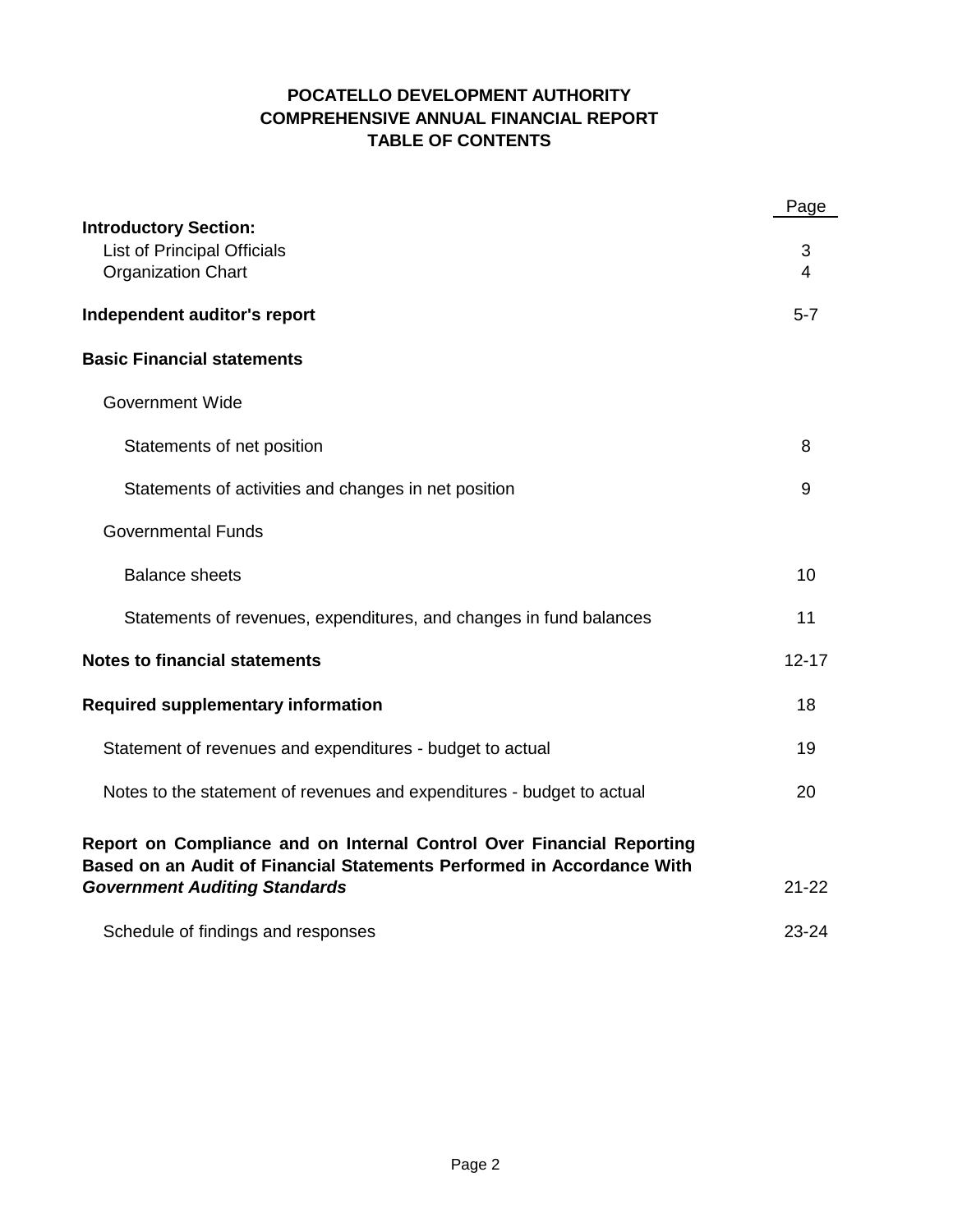### **POCATELLO DEVELOPMENT AUTHORITY LIST OF OFFICIALS**

David Villareal, Council Member, Chairman of the Board

Scott Turner, Vice Chairperson of the Board

Brian Blad, Mayor of Pocatello, Board member

Terrel Tovey, Bannock County Commissioner, Board member

Robert Lion, Board member

Greg Gunter, Board member

Victoria Byrd, Board member

Jim Johnston, Board Member

Heidi Adamson, Board Member

Brent McLane, City of Pocatello, Executive Director

Aceline McCulla, City of Pocatello, Secretary

James Krueger, City of Pocatello, Treasurer

### **LIST OF EX-OFFICIO ADVISORS**

Meghan Conrad, Legal Counsel

MiaCate Kennedy, Bannock Development Authority, ex-officio member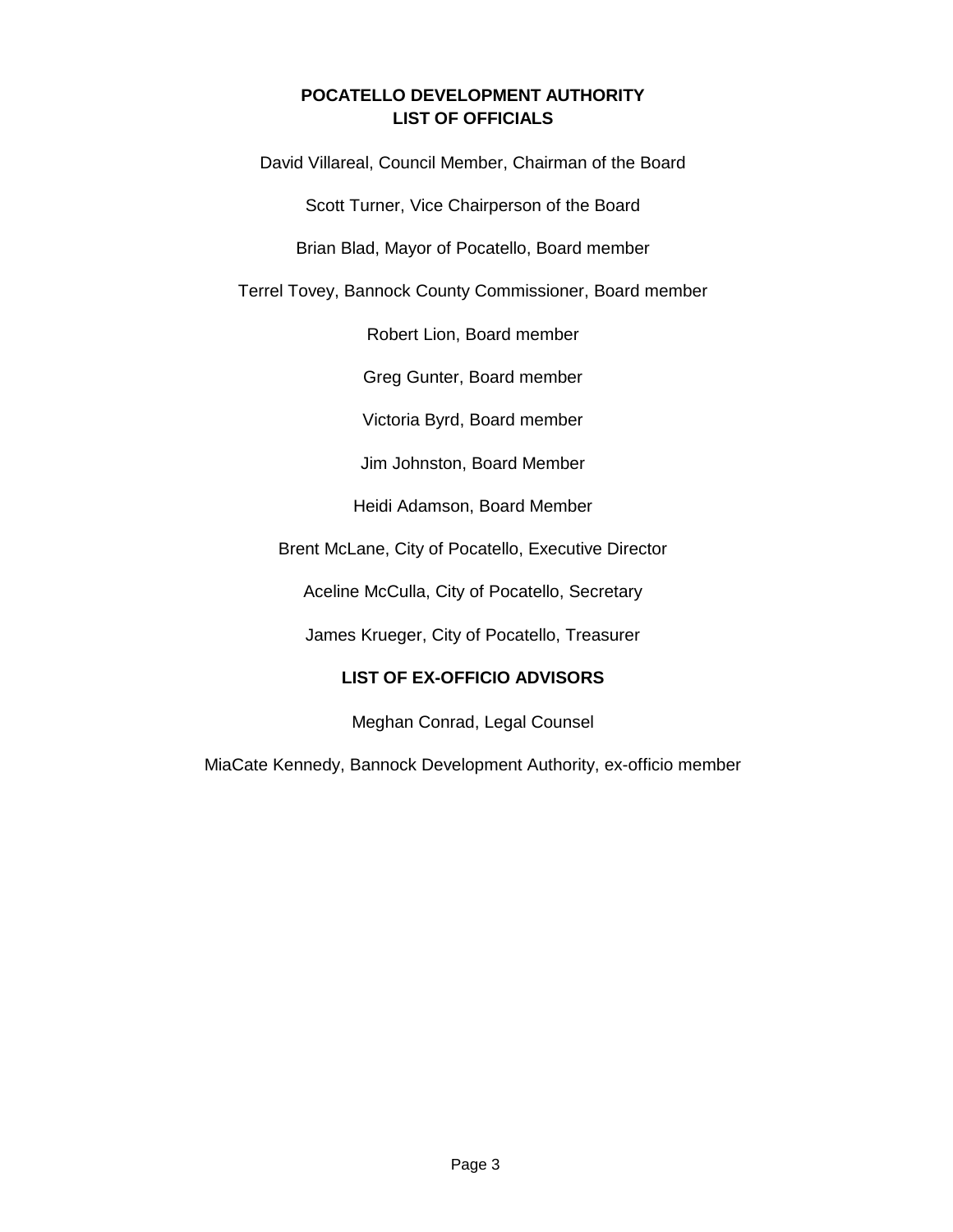### **POCATELLO DEVELOPMENT AUTHORITY ORGANIZATION CHART**



#### **Advisory Staff:**

Meghan Conrad, Attorney, Legal counsel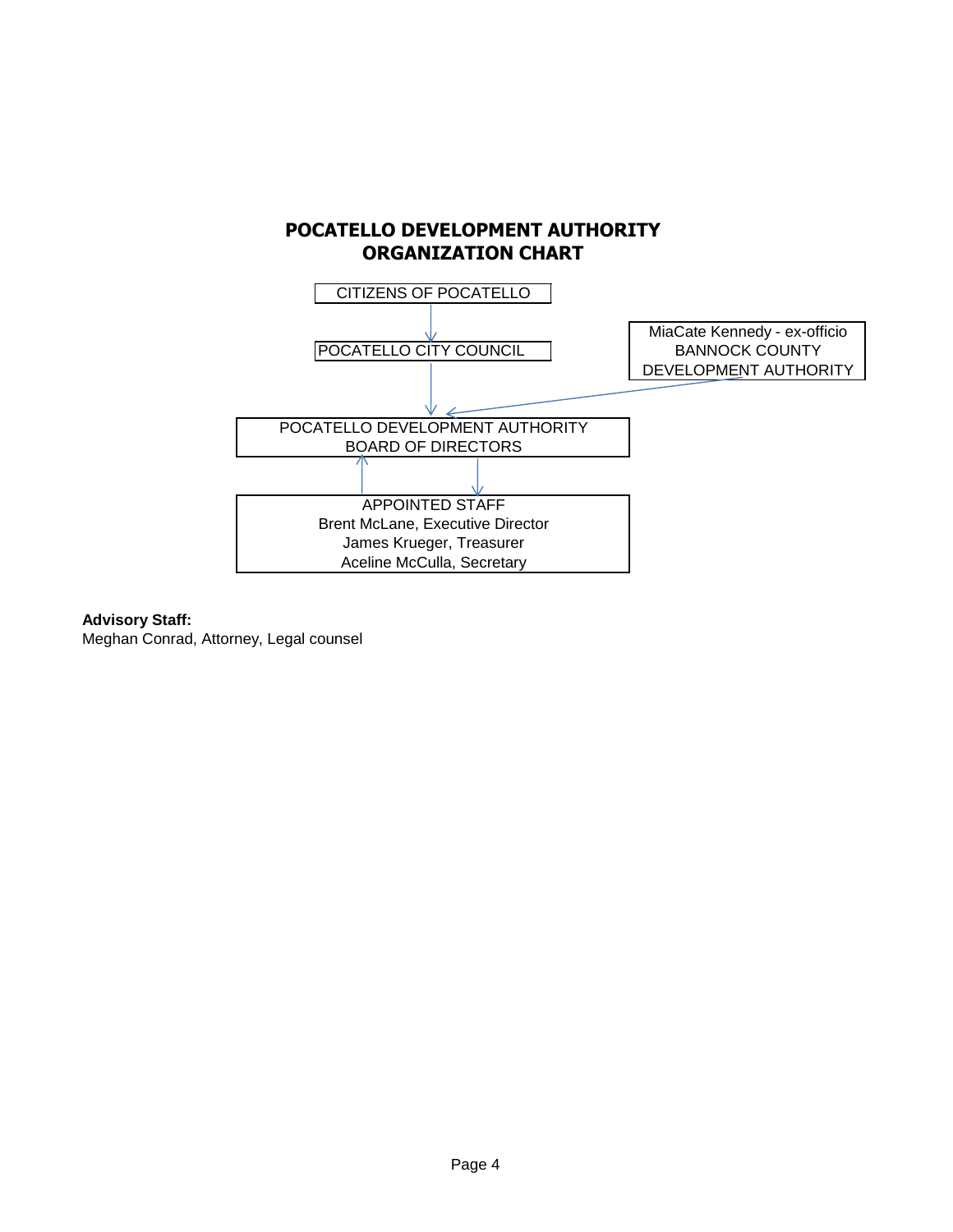Deaton & Company, Chartered **Certified Public Accountants** 215 North 9th, Suite A Pocatello, ID 83201-5278 (208) 232-5825 Members of the Idaho Society of Certified Public Accountants Members of the American Institute of Certified Public Accountants



### **INDEPENDENT AUDITOR'S REPORT**

To the Board of Commissioners Pocatello Development Authority Pocatello, Idaho

#### **Report on the Financial Statements**

We have audited the accompanying financial statements of the governmental activities and each major fund of the Pocatello Development Authority, a component unit of the City of Pocatello, Idaho, as of and for the year ended September 30, 2021, and the related notes to the financial statements, which collectively comprise the Authority's basic financial statements as listed in the table of contents.

### **Management's Responsibility for the Financial Statements**

Management is responsible for the preparation and fair presentation of these financial statements in accordance with accounting principles generally accepted in the United States of America; this includes the design, implementation, and maintenance of internal control relevant to the preparation and fair presentation of financial statements that are free from material misstatement, whether due to fraud or error.

#### **Auditor's Responsibility**

Our responsibility is to express opinions on these financial statements based on our audit. We conducted our audit in accordance with auditing standards generally accepted in the United States of America and the standards applicable to financial audits contained in Government Auditing Standards, issued by the Comptroller General of the United States. Those standards require that we plan and perform the audit to obtain reasonable assurance about whether the financial statements are free from material misstatement.

An audit involves performing procedures to obtain audit evidence about the amounts and disclosures in the financial statements. The procedures selected depend on the auditor's judgment, including the assessment of the risks of material misstatement of the financial statements, whether due to fraud or error. In making those risk assessments, the auditor considers internal control relevant to the entity's preparation and fair presentation of the financial statements in order to design audit procedures that are appropriate in the circumstances, but not for the purpose of expressing an opinion on the effectiveness of the entity's internal control. Accordingly, we express no such opinion. An audit also includes evaluating the appropriateness of accounting policies used and the reasonableness of significant accounting estimates made by management, as well as evaluating the overall presentation of the financial statements.

We believe that the audit evidence we have obtained is sufficient and appropriate to provide a basis for our audit opinions.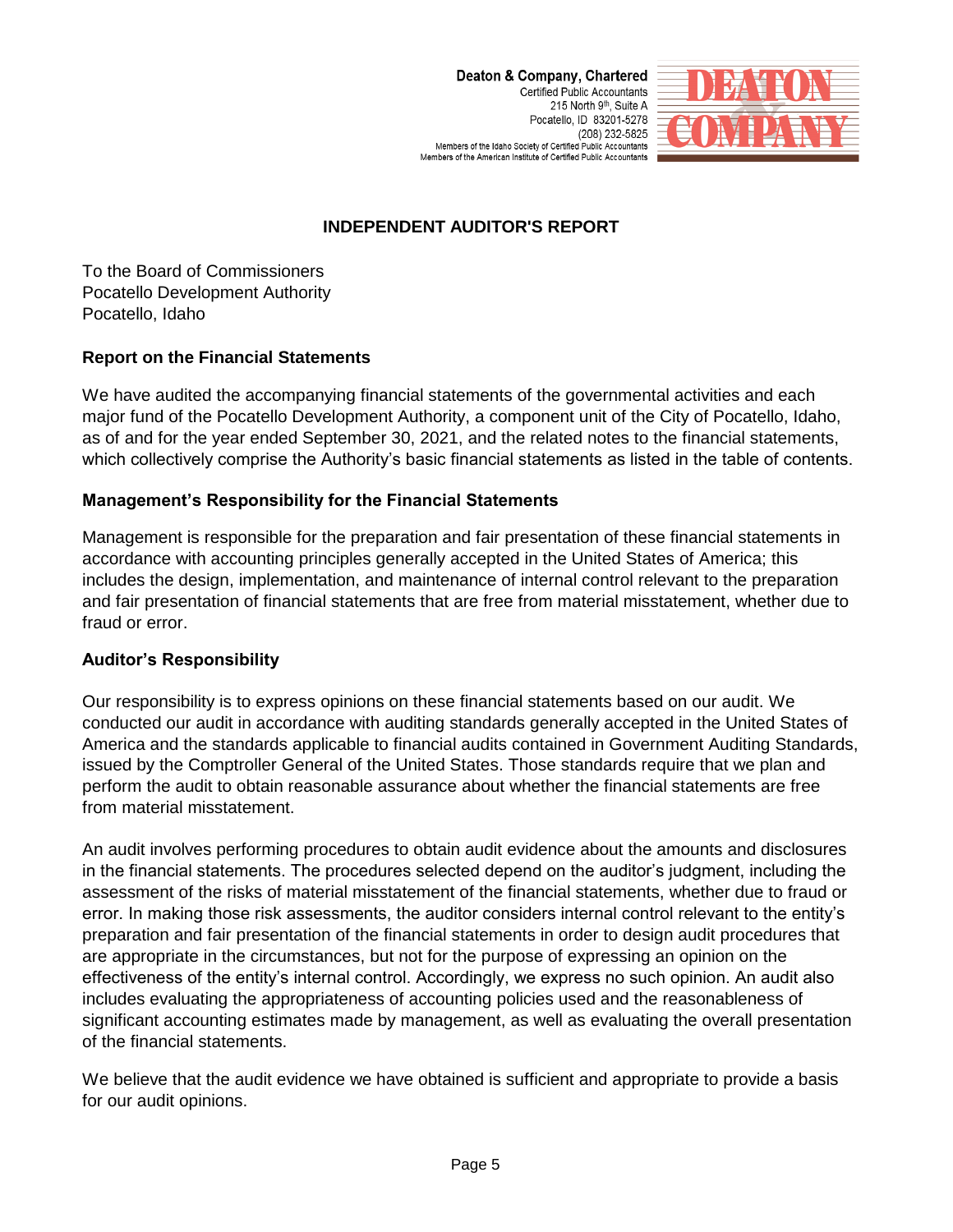### **Opinions**

In our opinion, the financial statements referred to above present fairly, in all material respects, the respective financial position of the governmental activities and each major fund information of the Pocatello Development Authority, a component unit of the City of Pocatello, Idaho, as of September 30, 2021, and the respective changes in financial position for the years then ended in accordance with accounting principles generally accepted in the United States of America.

### **Other Matters**

### *Required Supplementary Information*

Accounting principles generally accepted in the United States of America require that the budgetary comparison information on pages 19-20 be presented to supplement the basic financial statements. Such information, although not a part of the basic financial statements, is required by the Governmental Accounting Standards Board, who considers it to be an essential part of financial reporting for placing the basic financial statements in an appropriate operational, economic, or historical context. We have applied certain limited procedures to the required supplementary information in accordance with auditing standards generally accepted in the United States of America, which consisted of inquiries of management about the methods of preparing the information and comparing the information for consistency with management's responses to our inquiries, the basic financial statements, and other knowledge we obtained during our audit of the basic financial statements. We do not express an opinion or provide any assurance on the information because the limited procedures do not provide us with sufficient evidence to express an opinion or provide any assurance.

Management has omitted the management's discussion and analysis that accounting principles generally accepted in the United States of America require to be presented to supplement the basic financial statements. Such missing information, although not a part of the basic financial statements, is required by the Governmental Accounting Standards Board, who considers it to be an essential part of financial reporting for placing the basic financial statements in an appropriate operational, economic, or historical context. Our opinion on the basic financial statements is not affected by this missing information.

### *Other Information*

Our audit was conducted for the purpose of forming opinions on the financial statements that collectively comprise the Authority's basic financial statements. The introductory section is presented for purposes of additional analysis and is not a required part of the basic financial statements.

The introductory section has not been subjected to the auditing procedures applied in the audit of the basic financial statements and, accordingly, we do not express an opinion or provide any assurance on them.

We also have previously audited, in accordance with auditing standards generally accepted in the United States of America, the Authority's basic financial statements for the year ended September 30, 2020, and we expressed unmodified opinions on the respective financial statements of the governmental activities, and the aggregate remaining fund information. That audit was conducted for the purpose of forming opinions on the financial statements that collectively comprise the Authority's basic financial statements as a whole. The summarized comparative information is consistent, in all material respects, with the audited financial statements from which it has been derived.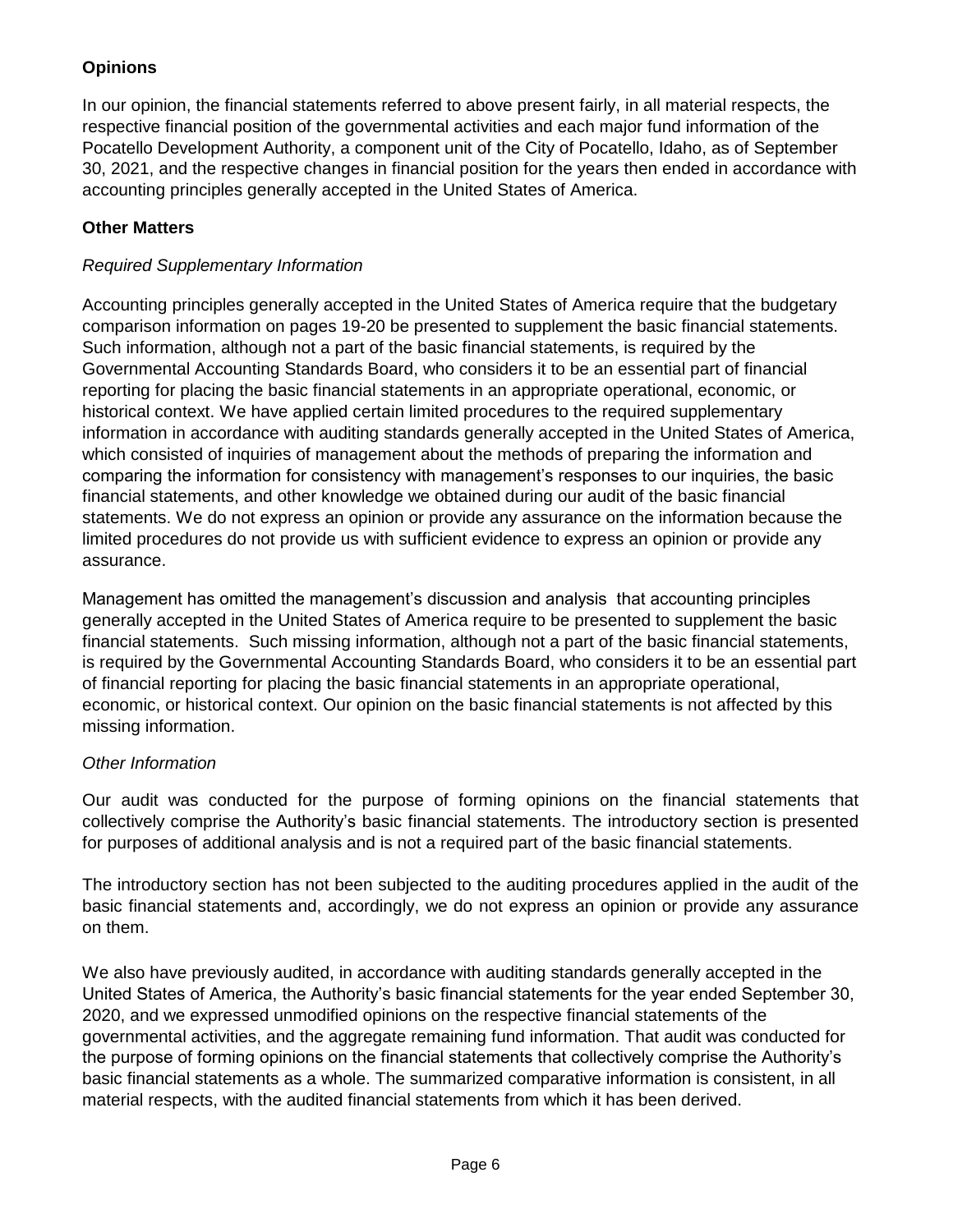### **Other Reporting Required by Government Auditing Standards**

In accordance with Government Auditing Standards, we have also issued our report dated March 31, 2022, on our consideration of the Authority's internal control over financial reporting and on our tests of its compliance with certain provisions of laws, regulations, contracts, and grant agreements and other matters. The purpose of that report is to describe the scope of our testing of internal control over financial reporting and compliance and the results of that testing, and not to provide an opinion on internal control over financial reporting or on compliance. That report is an integral part of an audit performed in accordance with Government Auditing Standards in considering Pocatello Development Authority's internal control over financial reporting and compliance.

Deaton & Company

Pocatello, Idaho March 31, 2022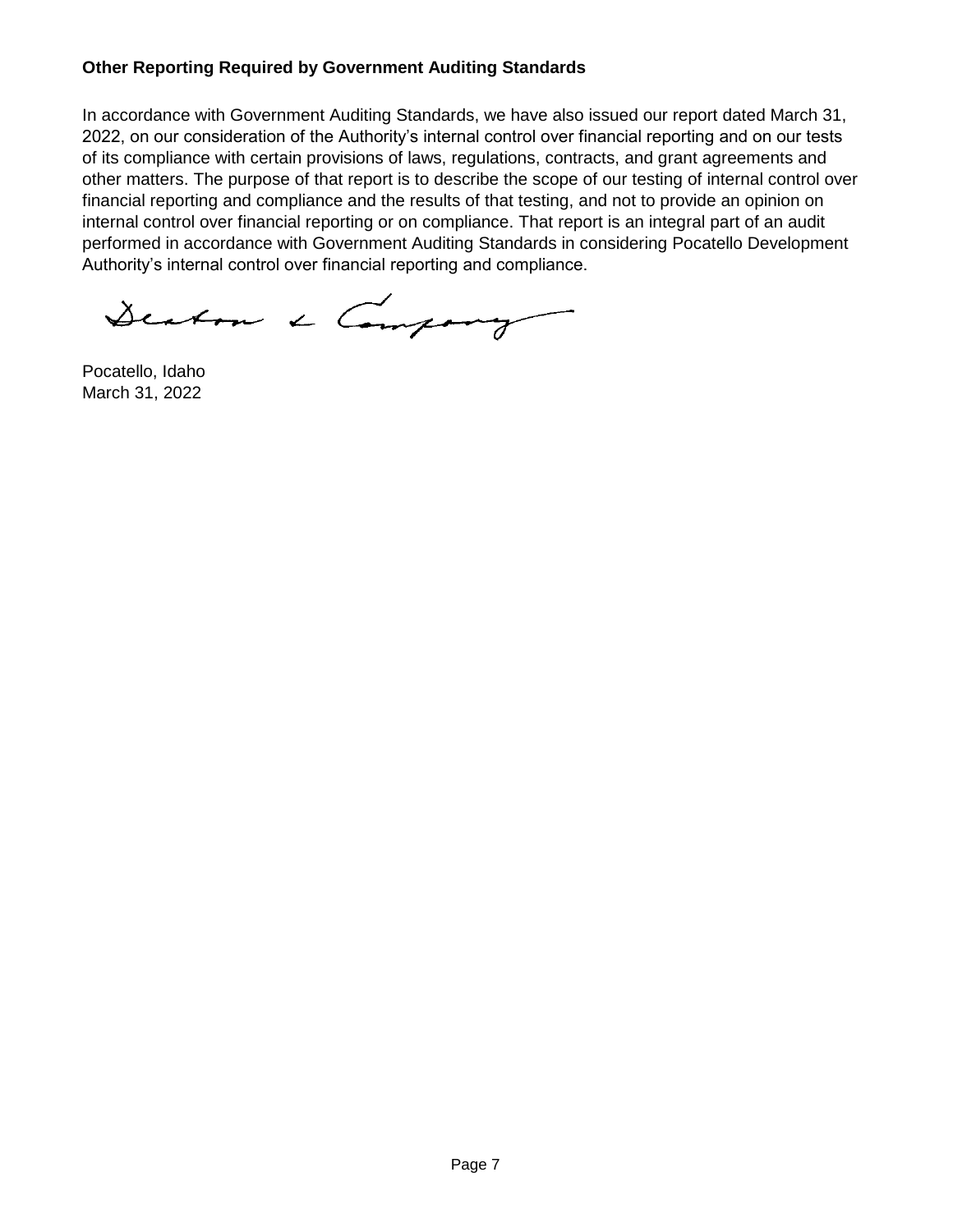### **POCATELLO DEVELOPMENT AUTHORITY STATEMENTS OF NET POSITION SEPTEMBER 30, 2021 WITH COMPARATIVE TOTAL AT SEPTEMBER 30, 2020**

|                                               | <b>Governmental Activities</b> |           |    |             |  |  |
|-----------------------------------------------|--------------------------------|-----------|----|-------------|--|--|
|                                               | 2021                           |           |    | 2020        |  |  |
| <b>ASSETS</b>                                 |                                |           |    |             |  |  |
| Cash and cash equivalents                     | \$                             | 3,551,773 | \$ | 3,965,226   |  |  |
| <b>Accrued interest</b>                       |                                | 15,785    |    | 5,973       |  |  |
| Property tax receivable                       |                                | 46,369    |    |             |  |  |
| Notes receivable (less reserve for bad debts) |                                | 295,742   |    | 301,324     |  |  |
| <b>Total assets</b>                           |                                | 3,913,188 |    | 4,272,523   |  |  |
| <b>LIABILITIES</b>                            |                                |           |    |             |  |  |
| Accounts payable                              | \$                             | 32        | \$ | 129,412     |  |  |
| <b>Total liabilities</b>                      |                                | 32        |    | 129,412     |  |  |
| <b>NET POSITION</b>                           |                                |           |    |             |  |  |
| Unrestricted                                  |                                | 3,913,156 |    | 4,143,111   |  |  |
| Restricted                                    |                                |           |    |             |  |  |
| Total net position                            |                                | 3,913,156 |    | 4, 143, 111 |  |  |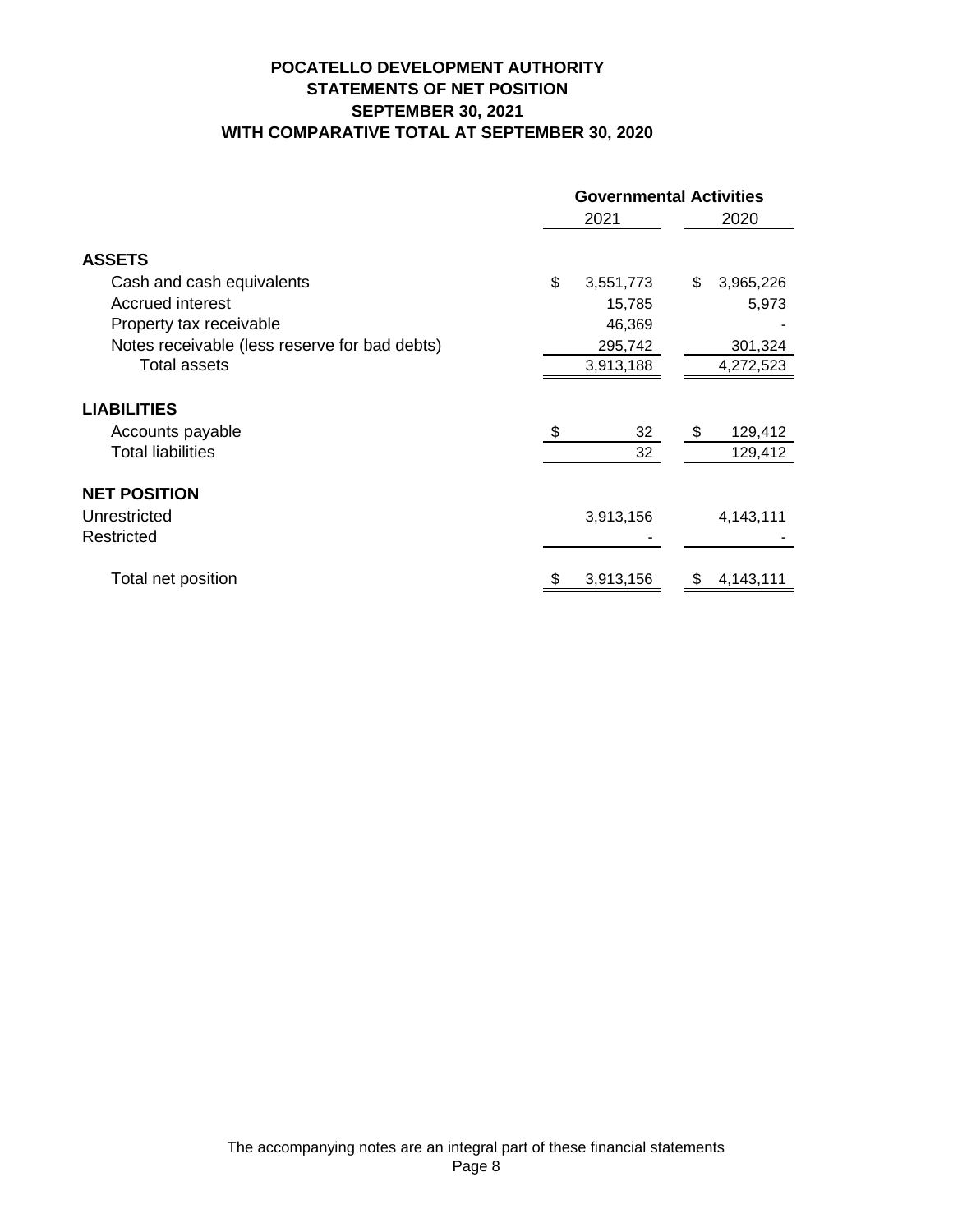### **POCATELLO DEVELOPMENT AUTHORITY STATEMENTS OF ACTIVITIES FOR THE YEAR ENDED SEPTEMBER 30, 2021 WITH COMPARATIVE TOTAL FOR THE ENDED SEPTEMBER 30, 2020**

|                                          | <b>Governmental Activities</b> |    |             |  |
|------------------------------------------|--------------------------------|----|-------------|--|
|                                          | 2021                           |    | 2020        |  |
| <b>EXPENSES</b>                          |                                |    |             |  |
| General                                  | \$<br>38,358                   | \$ | 100,484     |  |
| <b>Naval Ordinance Plant</b>             |                                |    | 31,171      |  |
| <b>North Portneuf</b>                    |                                |    | 427,629     |  |
| Airport                                  | 614,283                        |    | 289,934     |  |
| Northgate                                |                                |    |             |  |
|                                          | 652,641                        |    | 849,218     |  |
| <b>GENERAL REVENUES</b>                  |                                |    |             |  |
| Property taxes                           | 390,207                        |    | 429,476     |  |
| Interest                                 | 32,479                         |    | 75,080      |  |
| Gain on sale of assets                   |                                |    | 222,532     |  |
| Proceeds collection from bad debts       |                                |    | 4,172       |  |
| Miscellaneous                            |                                |    | 12,183      |  |
|                                          | 422,686                        |    | 743,443     |  |
| <b>NET CHANGE IN NET POSITION</b>        | (229, 955)                     |    | (105, 775)  |  |
| <b>BEGINNING NET POSITION - restated</b> | 4,143,111                      |    | 4,248,886   |  |
| <b>ENDING NET POSITION</b>               | \$<br>3,913,156                | \$ | 4, 143, 111 |  |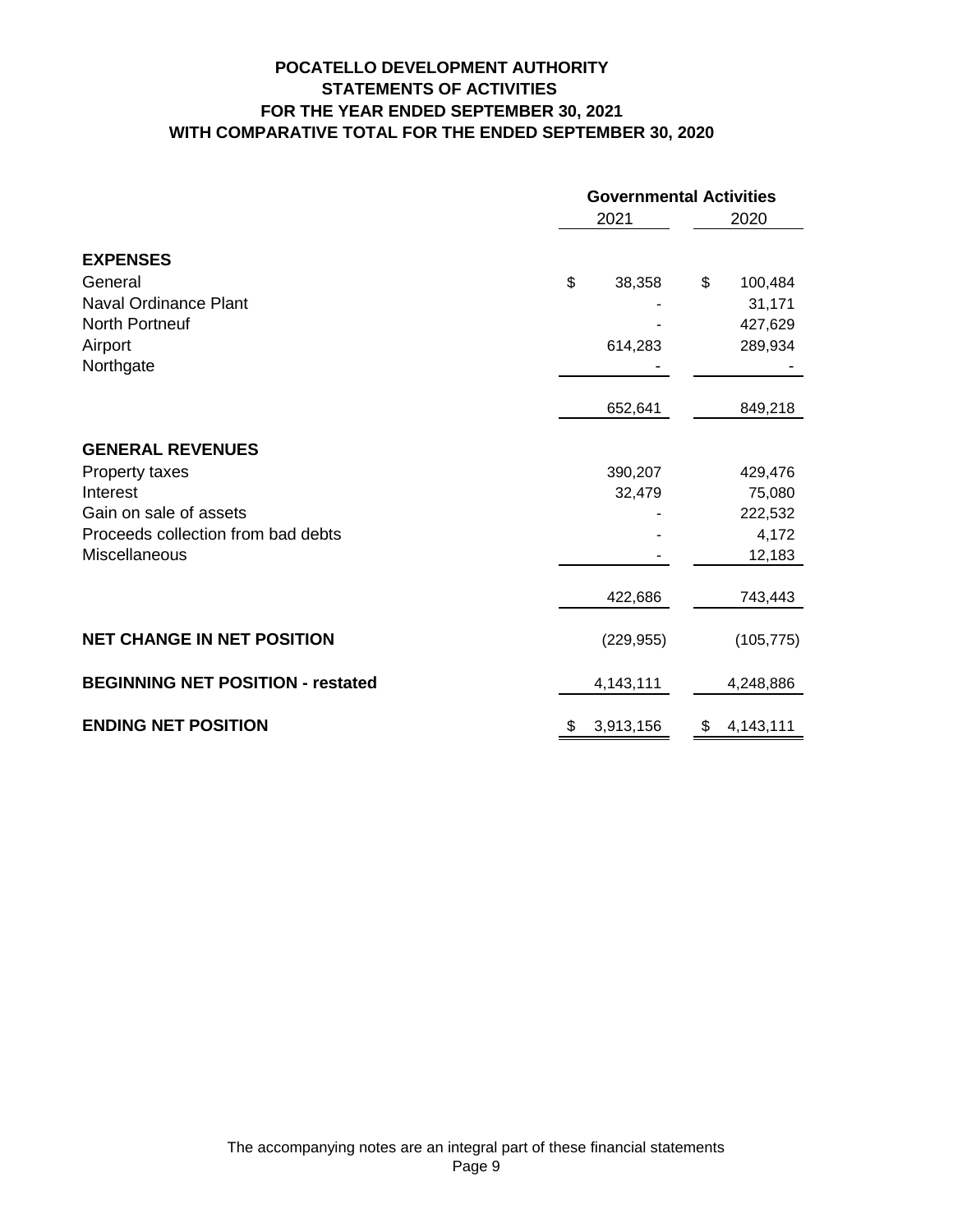#### **POCATELLO DEVELOPMENT AUTHORITY BALANCE SHEETS GOVERNMENTAL FUNDS SEPTEMBER 30, 2021 WITH COMPARATIVE TOTAL AT SEPTEMBER 30, 2020**

|                                                                                                                |    | General<br>Fund            | Naval<br>Ordinance<br>Plant | North<br>Portneuf |    |            |     |           | 2021                           | 2020                 |
|----------------------------------------------------------------------------------------------------------------|----|----------------------------|-----------------------------|-------------------|----|------------|-----|-----------|--------------------------------|----------------------|
| <b>ASSETS</b>                                                                                                  |    |                            |                             |                   |    | Airport    |     | Northgate |                                |                      |
| Cash and cash equivalents<br>Accrued interest<br>Prepaid expense                                               | S  | 712,073<br>15,785<br>3,519 | \$1,382,338                 | \$1,453,167       | \$ |            |     | 4,195     | \$3,551,773<br>15,785<br>3,519 | \$3,965,226<br>5,973 |
| Property tax receivable<br>Notes receivable<br>Due from other funds                                            |    | 328,602<br>142,606         |                             | 1,055             |    | 45,314     |     |           | 46,369<br>328,602<br>142,606   | 334,804              |
|                                                                                                                |    | \$1,202,585                | \$1,382,338                 | \$1,454,222       | \$ | 45,314     | -\$ | 4,195     | \$4,088,654                    | \$4,306,003          |
| <b>LIABILITIES</b>                                                                                             |    |                            |                             |                   |    |            |     |           |                                |                      |
| Accounts payable<br>Due to other funds                                                                         | \$ | 32                         | \$                          | \$                | \$ | 142,606    | \$  |           | \$<br>32<br>142,606            | 129,412<br>\$        |
| DEFERRED INFLOWS OF RESOURCES<br>Unavailable interest revenues                                                 |    |                            |                             |                   |    |            |     |           |                                | 5,094                |
| Unavailable tax revenues                                                                                       |    |                            |                             | 1,055             |    | 45,314     |     |           | 46,369                         |                      |
| Unavailable notes receivable revenues                                                                          |    | 328,602                    |                             |                   |    |            |     |           | 328,602                        | 334,804              |
|                                                                                                                |    | 328,634                    |                             | 1,055             |    | 187,920    |     |           | 517,609                        | 469,310              |
| <b>FUND BALANCES</b>                                                                                           |    |                            |                             |                   |    |            |     |           |                                |                      |
| Nonspendable                                                                                                   |    | 3,519                      |                             |                   |    |            |     |           | 3,519                          |                      |
| Committed                                                                                                      |    | 870,432                    | 1,382,338                   | 1,453,167         |    | (142, 606) |     | 4,195     | 2,697,094<br>870,432           | 2,957,676<br>879,017 |
| Unassigned                                                                                                     |    | 873,951                    | 1,382,338                   | 1,453,167         |    | (142, 606) |     | 4,195     | 3,571,045                      | 3,836,693            |
|                                                                                                                |    | \$1,202,585                | \$1,382,338                 | \$1,454,222       | S  | 45,314     | -\$ | 4,195     |                                |                      |
| Amounts reported for governmental activities in the statements of net position are different because:          |    |                            |                             |                   |    |            |     |           |                                |                      |
| Certain receivables are not current resources and are reported as deferred revenues in the governmental funds. |    |                            |                             |                   |    |            |     |           | 374,971                        | 334,804              |
| Accrual adjustments for allowance for doubtful accounts.                                                       |    |                            |                             |                   |    |            |     |           | (32, 860)                      | (33, 480)            |
| Interest accrued on noted receivable not classified as current assets.                                         |    |                            |                             |                   |    |            |     |           |                                | 5,094                |

Net Position of Governmental Activities **\$** 3,913,156 \$ 4,143,111

The accompanying notes are an integral part of these financial statements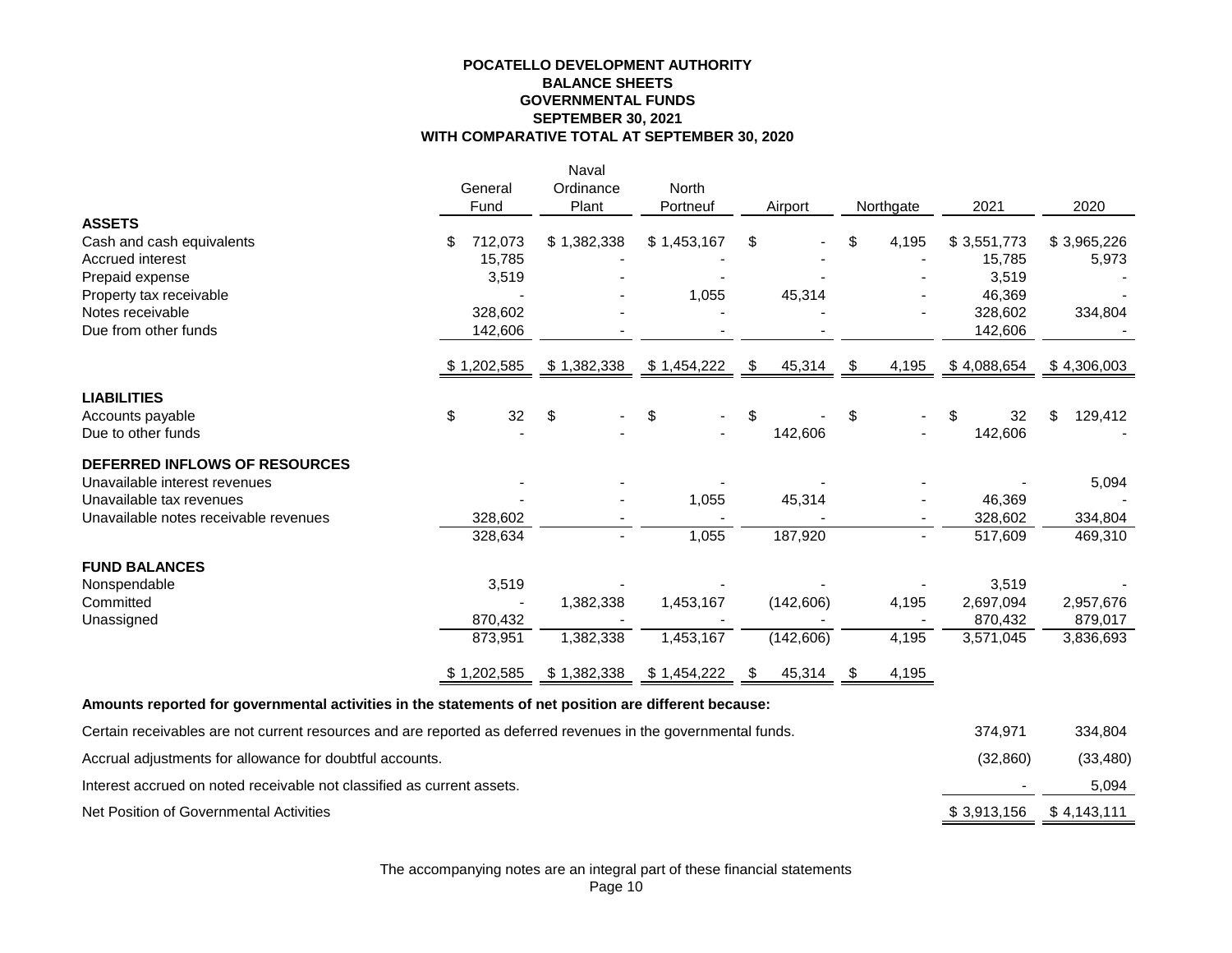#### **POCATELLO DEVELOPMENT AUTHORITY STATEMENTS OF REVENUES, EXPENDITURES, AND CHANGES IN FUND BALANCES GOVERNMENTAL FUNDS FOR THE YEAR ENDED SEPTEMBER 30, 2021 WITH COMPARATIVE TOTAL FOR YEAR ENDED SEPTEMBER 30, 2020**

|                                                                                                                                                                                                                                                                                                                                     | General<br>Fund | Naval<br>Ordnance<br>Plant | <b>North</b><br>Portneuf |    | Airport       | Northgate          |    | 2021              | 2020                              |
|-------------------------------------------------------------------------------------------------------------------------------------------------------------------------------------------------------------------------------------------------------------------------------------------------------------------------------------|-----------------|----------------------------|--------------------------|----|---------------|--------------------|----|-------------------|-----------------------------------|
| <b>REVENUES</b>                                                                                                                                                                                                                                                                                                                     |                 |                            |                          |    |               |                    |    |                   |                                   |
| Property taxes<br>Interest<br>Rental and miscellaneous revenue                                                                                                                                                                                                                                                                      | \$<br>27,090    | 203,808<br>ß.<br>1,435     | \$<br>96,358<br>1,594    | \$ | 45,884<br>427 | \$<br>3,990<br>205 | S  | 350,040<br>30,751 | \$<br>637,557<br>69,986<br>12,183 |
|                                                                                                                                                                                                                                                                                                                                     | 27,090          | 205,243                    | 97,952                   |    | 46,311        | 4,195              |    | 380,791           | 719,726                           |
| <b>EXPENDITURES</b>                                                                                                                                                                                                                                                                                                                 |                 |                            |                          |    |               |                    |    |                   |                                   |
| Administration                                                                                                                                                                                                                                                                                                                      | 24,093          |                            |                          |    |               |                    |    | 24,093            | 11,429                            |
| Projects and grants                                                                                                                                                                                                                                                                                                                 |                 |                            |                          |    | 614,283       |                    |    | 614,283           | 169,351                           |
| Professional services                                                                                                                                                                                                                                                                                                               | 14,265          |                            |                          |    |               |                    |    | 14,265            | 46,469                            |
| Capital construction<br>Debt services:                                                                                                                                                                                                                                                                                              |                 |                            |                          |    |               |                    |    |                   | 621,968                           |
| Principal retirement                                                                                                                                                                                                                                                                                                                |                 |                            |                          |    |               |                    |    |                   | 224,248                           |
| Interest                                                                                                                                                                                                                                                                                                                            |                 |                            |                          |    |               |                    |    |                   |                                   |
|                                                                                                                                                                                                                                                                                                                                     | 38,358          |                            |                          |    | 614,283       |                    |    | 652,641           | 1,073,465                         |
| <b>EXCESS REVENUES OR (EXPENDITURES)</b>                                                                                                                                                                                                                                                                                            | (11, 268)       | 205,243                    | 97,952                   |    | (567, 972)    | 4,195              |    | (271, 850)        | (353, 739)                        |
| <b>OTHER FINANCING SOURCES/(USES):</b>                                                                                                                                                                                                                                                                                              |                 |                            |                          |    |               |                    |    |                   |                                   |
| Notes receivable collections                                                                                                                                                                                                                                                                                                        | 6,202           |                            |                          |    |               |                    |    | 6,202             | 64,078                            |
| Economic loans                                                                                                                                                                                                                                                                                                                      |                 |                            |                          |    |               |                    |    |                   | (22, 354)                         |
| Proceed from sale of property<br>Transfers in                                                                                                                                                                                                                                                                                       |                 |                            |                          |    |               |                    |    |                   | 1,250,000                         |
| <b>Transfers out</b>                                                                                                                                                                                                                                                                                                                |                 |                            |                          |    |               |                    |    |                   |                                   |
| <b>NET CHANGE IN FUND BALANCE</b>                                                                                                                                                                                                                                                                                                   | (5,066)         | 205,243                    | 97,952                   |    | (567, 972)    | 4,195              |    | (265, 648)        | 937,985                           |
| <b>BEGINNING FUND BALANCE</b>                                                                                                                                                                                                                                                                                                       | 879,017         | 1,177,095                  | 1,355,215                |    | 425,366       |                    |    |                   |                                   |
| <b>ENDING FUND BALANCE</b>                                                                                                                                                                                                                                                                                                          | 873,951         | \$1,382,338                | \$1,453,167              | S. | (142,606)     | \$<br>4,195        |    |                   |                                   |
| Amounts reported for governmental activities in the statements of activities are different because:                                                                                                                                                                                                                                 |                 |                            |                          |    |               |                    |    |                   |                                   |
| Governmental funds only report revenue on receivables that are available to pay current expenditures within the first 60 days of the fiscal year. All<br>receivables minus allowances for bad debt are treated as revenues received in the statement of activities.                                                                 |                 |                            |                          |    |               |                    |    | 40,787            | (222,000)                         |
| Interest on notes receivable not meeting the definition of current asset for modified accrual are recognized on the statements of net position.                                                                                                                                                                                     |                 |                            |                          |    |               |                    |    | (5,094)           | (18, 539)                         |
| The net affect of sales of assets. In the statement of activities, only the gain on sale of assets is reported. However, in the governmental funds, the<br>proceeds from the sale increased financial resources. Thus, the change in net position differs from the change in fund balance by the cost of the<br>capital asset sold: |                 |                            |                          |    |               |                    |    |                   | (1,027,468)                       |
| Principal payments on notes payable are current fund expenditures in governmental funds, but are presented as reductions of long-term debt in the<br>statements of net position                                                                                                                                                     |                 |                            |                          |    |               |                    |    |                   | 224,247                           |
| Change in Net Position of Governmental Activities                                                                                                                                                                                                                                                                                   |                 |                            |                          |    |               |                    | \$ | (229, 955)        | \$<br>(105, 775)                  |

The accompanying notes are an integral part of these financial statements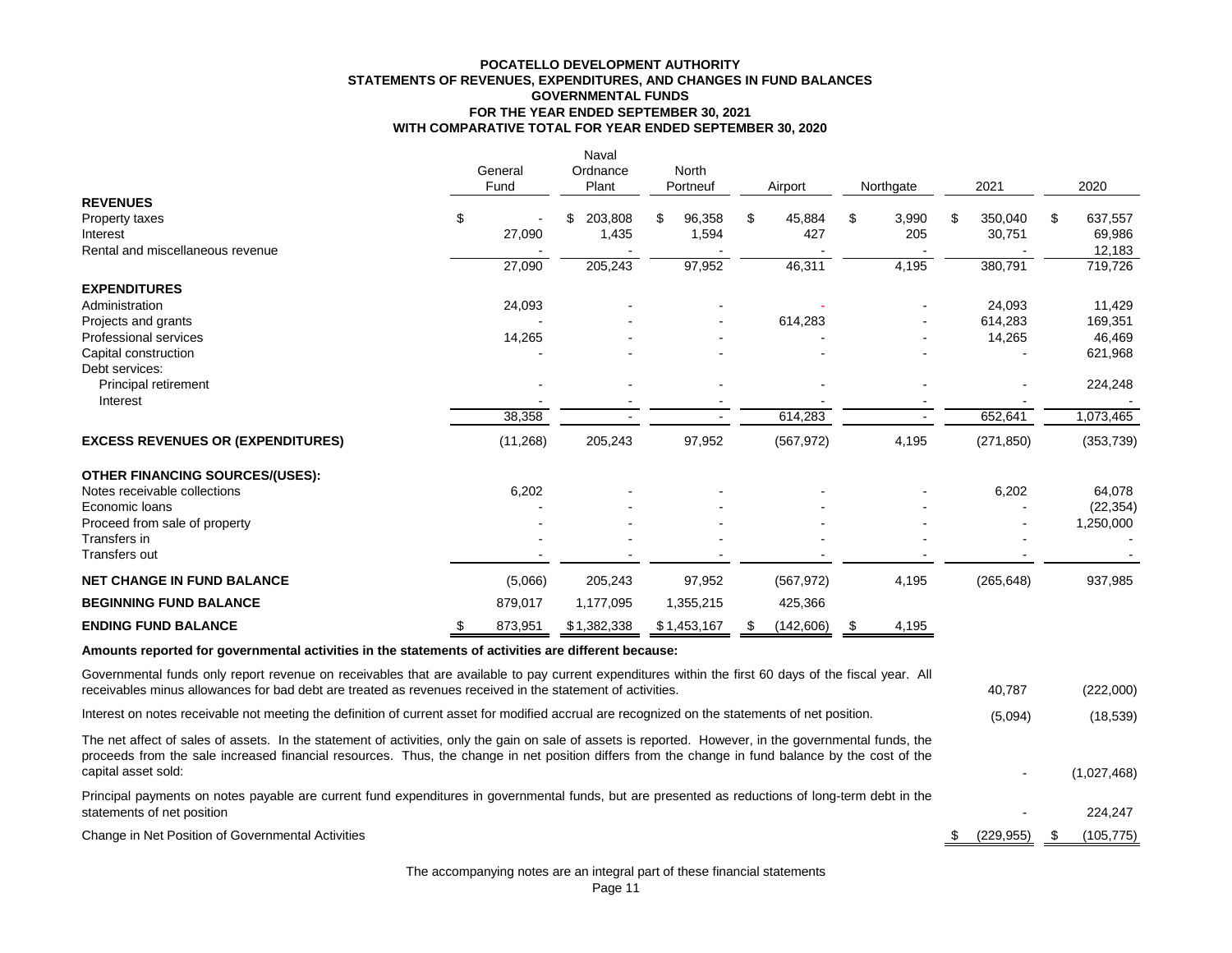### **NOTE 1** - **Summary of Significant Accounting Policies**

### **A.** *Reporting entity*

The Idaho Urban Renewal Law of 1965 authorized the Mayor, with advice and consent of the City Council, to appoint a board of commissioners for an urban renewal agency to function within the municipality of Pocatello, provided that the Council has first passed a resolution finding that one or more blighted areas are in existence, and that there is a need for an urban renewal agency to function in the City.

Pocatello's urban renewal agency, Pocatello Development Authority, was found necessary by resolution in 1988 and the board members were appointed thereafter. Unlike other advisory boards to the City Council, state law declares this agency to be "an independent public body corporate and politic" and gives it a wide range of authority to effectuate urban renewal.

Under generally accepted accounting principles, as adopted by the Governmental Accounting Standards Board, the Pocatello Development Authority is included in the Annual Financial Statements of the City of Pocatello as a discretely presented component unit.

### **B.** *Government-wide and fund financial statements*

The government-wide financial statements (i.e., the statement of net position and the statement of changes in net position) report information on all of the nonfiduciary activities of the government. For the most part, the effect of interfund activity has been removed from these statements.

### **C.** *Measurement focus, basis of accounting, and financial statement presentation*

The government-wide financial statements are reported using the *economic resources measurement focus*  and the *accrual basis of accounting.* Revenues are recorded when earned and expenses are recorded when a liability is incurred, regardless of the timing of related cash flows. Property taxes are recognized as revenues in the year for which they are levied. Grants and similar items are recognized as revenue as soon as all eligibility requirements imposed by the provider have been met.

Governmental fund financial statements are reported using the *current financial resources measurement focus* and the *modified accrual basis of accounting.* Revenues are recognized as soon as they are both measurable and available. Revenues are considered to be *available* when they are collectible within the current period or soon enough thereafter to pay liabilities of the current period. For this purpose, the authority considers revenues to be available if they are collected within 60 days of the end of the current fiscal year.

Expenditures generally are recorded when a liability is incurred, as under accrual accounting. However, debt service expenditures, as well as expenditures related to compensated absences and claims and judgments, are recorded only when payment is due.

Property taxes and interest associated with the current fiscal period are all considered to be susceptible to accrual and so have been recognized as revenues of the current fiscal period. All other revenue items are considered to be measurable and available only when cash is received by the authority.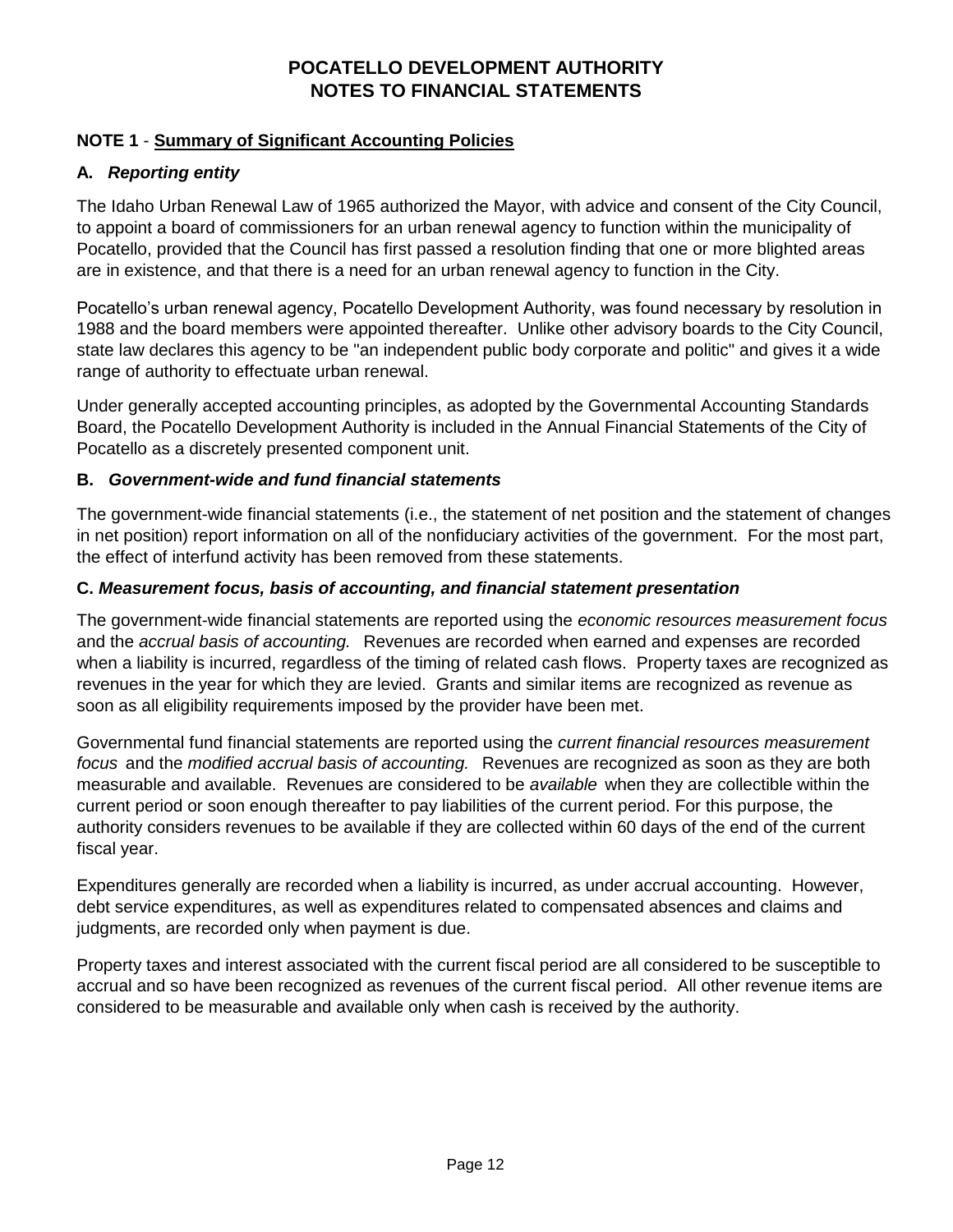### **NOTE 1** - **Summary of Significant Accounting Policies (Continued)**

#### **D.** *Assets, liabilities, and net position or equity*

#### 1. *Deposits and investments*

Unrestricted cash balances from all funds are combined and invested in investments authorized under Idaho State Code. Earnings from these investments are credited to the funds based on the monthly balance of cash in each fund. Cash includes cash on hand, deposits and other investments which are immediately convertible to cash or have a maturity of less than 90 days.

PDA is authorized under State Code to invest in obligations of the U.S. Treasury, U.S. Government backed institutions, commercial paper, and repurchase agreements. PDA's policy is to restrict investment to highly liquid money market accounts.

#### 2. *Receivables and payables*

Property taxes receivable are recorded when certified by the State Tax Commission in October of each year. Taxes not received within sixty days of year-end are deferred. The taxing authorities, within each tax increment financing district, levy property taxes by the third Monday of September on a market value basis. These taxes are billed to the taxpayers in November and are due December 20. Real property taxes not paid constitute a lien on the property when entered on the real property assessment roll as delinquent on the first day of January of the succeeding year. Property taxes are assessed and collected for the Authority by Bannock County.

#### 3. *Inventory and prepaid items*

Inventory is reported at the lower of cost or fair market value.

#### 4. *Restricted assets*

The assets of the special revenue funds are restricted as to usage by the State Code to payment of District expenses and debt service and an administrative fee to the General Fund of the Authority. Remaining net position representing property taxes collected are to be refunded to the taxing districts from which the taxes were collected.

It is the Authorities policy to first apply restricted resources when an expense is incurred for purposes in which both restricted and unrestricted net assets are available.

#### 5. *Capital Assets*

The Authority has no capital assets.

#### 6. *Compensated Absences*

The Authority has no liability for compensated absences.

#### 7. *Long-term obligations*

In the government-wide financial statements long-term debt are reported as liabilities in the applicable governmental activities. Bond premiums and discounts are deferred and amortized over the life of the bonds using the straight line method. Bonds payable are reported net of the applicable bond premium or discount which are amortized over the term of the related debt.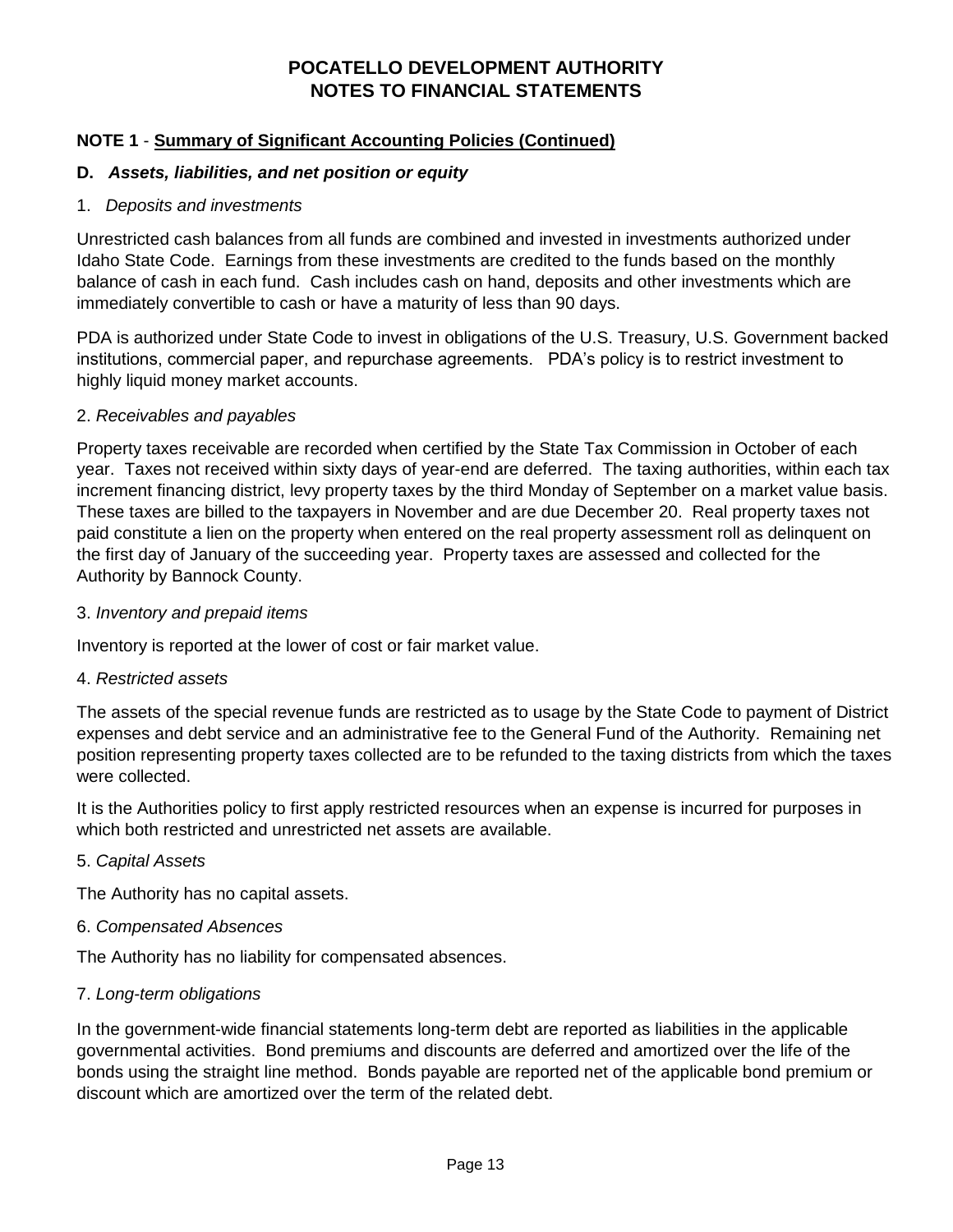### **NOTE 1** - **Summary of Significant Accounting Policies (Continued)**

#### **D.** *Assets, liabilities, and net position or equity - continued*

#### 8. *Fund Equity*

In the fund financial statements, governmental funds report restrictions of fund balance for amounts that are subject to externally enforceable legal restrictions. Commitments of fund balance represent amounts whose use is constrained by limitations that the Board has imposed upon itself.

### **NOTE 2** - **Reconciliation of Government-wide and Fund Financial Statements**

*Explanation of certain differences between the governmental fund balance sheet and the government-wide statement of net position.*

The governmental fund balance sheet includes the reconciliation between *fund balance - total governmental funds* and *net position - governmental activities* as reported in the government-wide statement of net position.

One element of the reconciliation explains that "Certain receivables are not current resources and are reported as deferred revenues in the governmental funds".

| Deferred property taxes   | 46,369  |
|---------------------------|---------|
| Deferred notes receivable | 328,602 |
|                           | 374,971 |

Another element of the reconciliation is titled "accrual adjustments for allowance for doubtful accounts." Governmental funds do not record an adjustment to accounts or loans receivable that represents the estimated amount of the receivables that will not be collectable. Instead, receivables not available for current spending are deferred.

| Allowance for doubtful accounts | (32, 860) |
|---------------------------------|-----------|
|                                 | (32, 860) |

### **NOTE 3** - **Stewardship, Compliance and Accountability**

#### **A.** *Budgetary Information*

The budget is prepared on a modified accrual basis by fund, (each tax increment financing district is represented by it own fund), and includes information about the current year.

The Board of the Pocatello Development Authority holds a public meeting in conjunction with adoption of its annual budget. The new budget is submitted to the board at its meeting in August as part of the cash report presented by the Treasurer. When the cash report is approved by the board the budget is approved as well. Budgets may be amended by the same procedure used to adopt the budget. The Budget is published as required.

#### **NOTE 4 - Detailed Notes on all Funds**

#### *A. Deposits and Investments*

Cash and cash equivalents at yearend consist of the following:

**Deposits**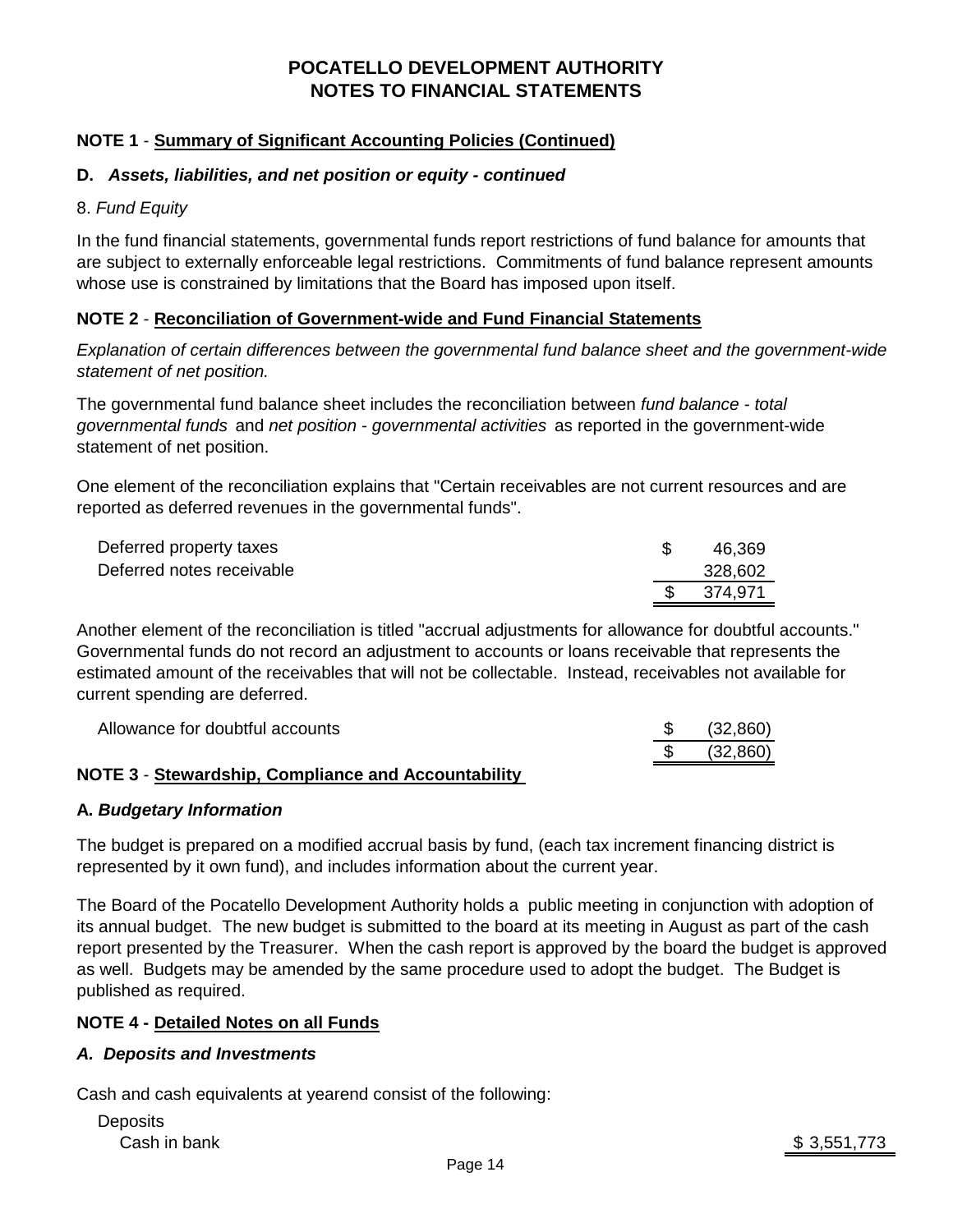### **NOTE 4 - Detailed Notes on all Funds - (Continued)**

### *A. Deposits and Investments - (Continued)*

The Authority has no investments

Deposits - Custodial Credit Risk for deposits is the risk that, in the event of bank failure, the government's deposits may not be returned to it. At year-end, the Authority's carrying amount (reconciled balance reported in the financial statements) of deposits was \$3,551,773 and the bank balance (balance per bank statements) was \$3,551,773. Of the cash balance, \$250,000 was covered by federal depository insurance at Idaho Central Credit Union. There exists a custodial risk of \$3,301,773

Deposits and Investment transactions are subject to a variety of risks.

*Interest Rate Risk* is the risk that changes in interest rates will adversely affect the value of an investment. This risk does not exist since the Authority has no investments.

*Credit Risk* is the risk that an issuer or a counter party to an investment will not fulfill its obligations.

#### *B. Property Taxes and Abatements*

Property tax revenues are recognized and accrued when billed by Bannock County. PDA's property taxes, levied by the third Monday of September on a market value basis, are billed to the taxpayers in November. Half of the real, personal and mobile home property taxes are due on December 20 and the remainder is due the following June 20. Other property taxes are due December 20. Real property taxes not paid constitute a lien on the property when entered on the real property assessment roll as delinquent on the first day of January of the succeeding year. Property taxes are assessed and collected for PDA by Bannock County.

The Authority had no tax abatements

#### **C. Notes Receivable**

|                                                                                                                                                                                                           |    | <b>Balance</b> |
|-----------------------------------------------------------------------------------------------------------------------------------------------------------------------------------------------------------|----|----------------|
| \$26,000 was loaned to a local limited liability company with a terms of a quarterly payment<br>of \$1,840. This payments covers 6.0% interest and principal with a maturity date of<br>November 1, 2023. | \$ | 15,382         |
| \$200,000 was loaned to a local limited liability company at zero percent interest for 12<br>months. Various payments are to be made beginning on or before June 1, 2020 with an<br>interest of 5.75%.    |    | 188,220        |
| \$125,00 was given to a local limited liability company at zero percent interest for 12<br>months. Quarterly payments of \$8,501 will begin on or before June 1, 2020. This                               |    | 125,000        |
|                                                                                                                                                                                                           |    | 328,602        |
| Less: Allowance for doubtful accounts                                                                                                                                                                     | \$ | (32, 860)      |
|                                                                                                                                                                                                           |    | 295,742        |

Revenue from notes receivable is recognized when received and when received within 60 days after yearend. Principal balances not received with 60 days after yearend are shown as deferred notes receivable revenues. Page 15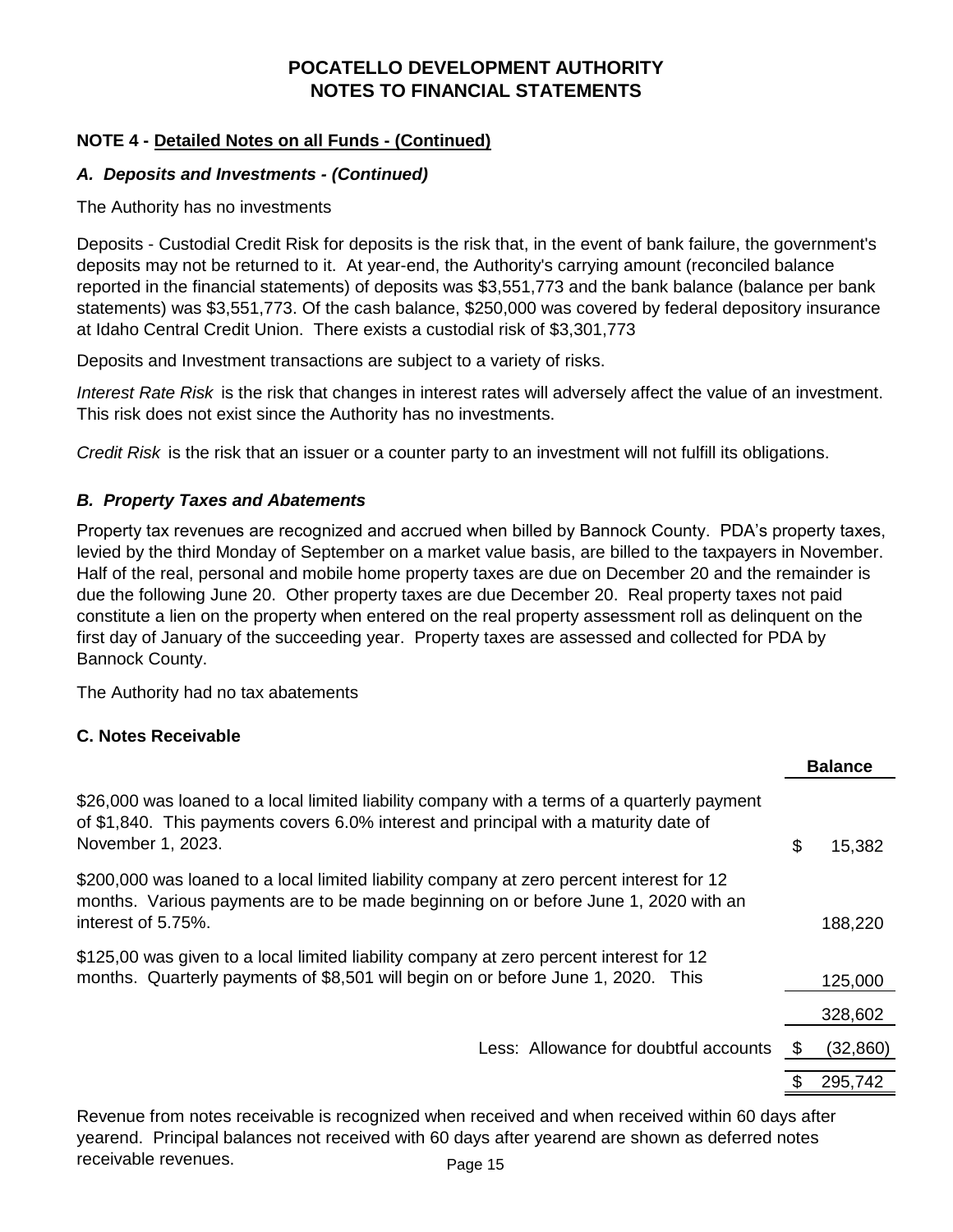### **NOTE 4 - Detailed Notes on all Funds - (Continued)**

### *D. Property Tax Receivable and Deferred Property Taxes*

At yearend, property tax receivable and deferred tax revenues were as follows:

|                                |  | Receivables |  | Deferred Tax |
|--------------------------------|--|-------------|--|--------------|
| Airport                        |  | 45.314      |  | 45,314       |
| <b>North Portneuf District</b> |  | 1,055       |  | 1,055        |
|                                |  | 46,369      |  | 46,369       |

### *E. Interfund Assets/Liabilities*

Due from/to other funds are as follows:

|              | Due From | Due To                   |         |
|--------------|----------|--------------------------|---------|
| General fund |          | $\overline{\phantom{a}}$ | 142,606 |
| Airport      |          | 142,606                  | -       |
|              |          | 142,606                  | 142,606 |

The purpose of significant duet from/to other funds and advances from/to other funds are as follows:

\$142,606 is a temporary loan by the General fund to cover a committed project expense out of the Airport fund. The Airport fund did not have sufficient cash to cover the project commitment.

#### *F. Grants*

Pocatello Development Authority has provided grants to businesses wanting to locate in Pocatello, Idaho. These grants contain conditions requiring the grantee to perform specified conditions to receive the grant awards. The grantee is required to repay the grant if the conditions of the grant are not met.

#### *G. Fund Equity*

In the fund financial statements, governmental funds report the following fund balance classifications:

### *Nonspendable Assets*

Nonspendable amounts that cannot be spent because they are not in spendable form or that are legally or contractually required to be maintained intact.

#### *Restricted Assets*

Restricted amounts are used for a particular purpose, primarily to satisfy regulatory or contractual requirements.

#### *Committed Assets*

The tax revenues of special revenue funds are committed by state law to pay for expenditures of Tax Increment Financing Districts. The Districts are established by ordinances passed by the City. The ordinance establishing the District define types of construction, bonded debt, administrative costs, and collected taxes to be refunded to the taxing districts from which they were derived.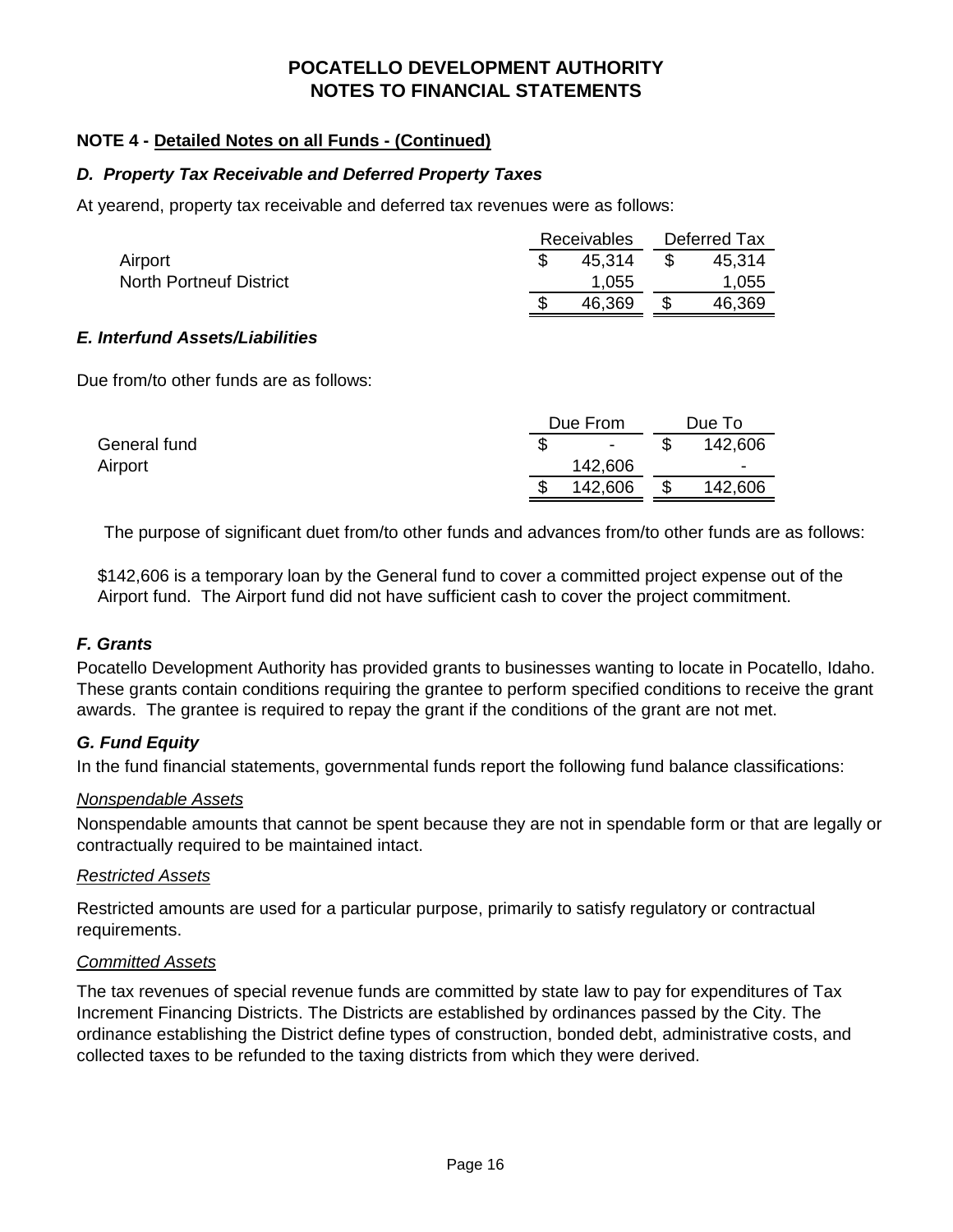### **NOTE 4 - Detailed Notes on all Funds - (Continued)**

### *G. Fund Equity*

#### *Assigned Assets*

Assigned amounts are intended to be used for certain purposes as determined by the board with a majority vote pursuant to accounting rules for fund balance reporting and the definition of Governmental Fund Type.

The Pocatello Development Authority's Board of Directors has not assigned any amounts for purposes of future projects.

#### *Unassigned Assets*

Unassigned residual balances in the General Fund that have not been restricted, committed or assigned.

Other governmental funds may report a negative unassigned fund balance should the total of nonspendable, restricted, and committed fund balances exceed the total net resources for the fund.

It is the Authority's policy to first use restricted resources and then unrestricted resources as needed. When restricted resources are available for use, it is the Authority's policy to use resources in the following order; first committed, then assigned, and finally unassigned. Fund balance commitments may be established, modified or rescinded by the board.

### **NOTE 5 - Other Information**

### *A. Contingent Liabilities*

The majority of the revenue collected by PDA is derived from tax increment financing. Tax increment financing is a method of segregating a portion of the property taxes paid on properties within an urban renewal district to fund improvements for which the district was formed. This is accomplished by freezing the market value of property within the district.

A contingent liability exists when the market value increase in the district is not large enough to fund any debt incurred by the district to finance the improvements within the district.

### **NOTE 6 - Subsequent Events**

Subsequent events are events or transactions that occur after the balance sheet date but before the financial statements are available to be issued. The Pocatello Development Authority recognizes in the financial statements the effects of all subsequent events that provide additional evidence about conditions that existed at the date of the balance sheet, including the estimates inherent in the process of preparing the financial statements.

Subsequent events were evaluated up to March 31, 2022, the date the financial statements were available to be issued.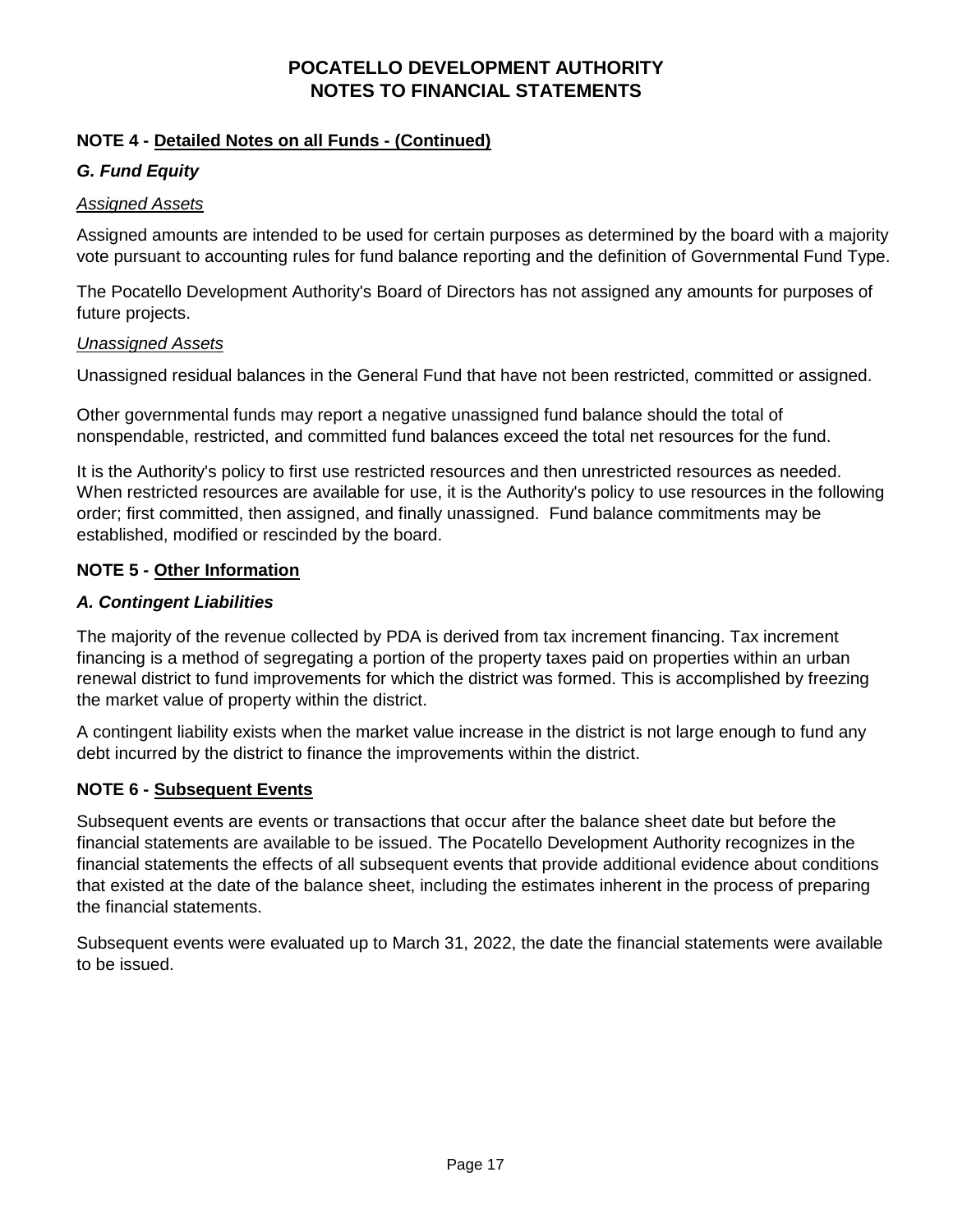## **REQUIRED SUPPLEMENTARY INFORMATION**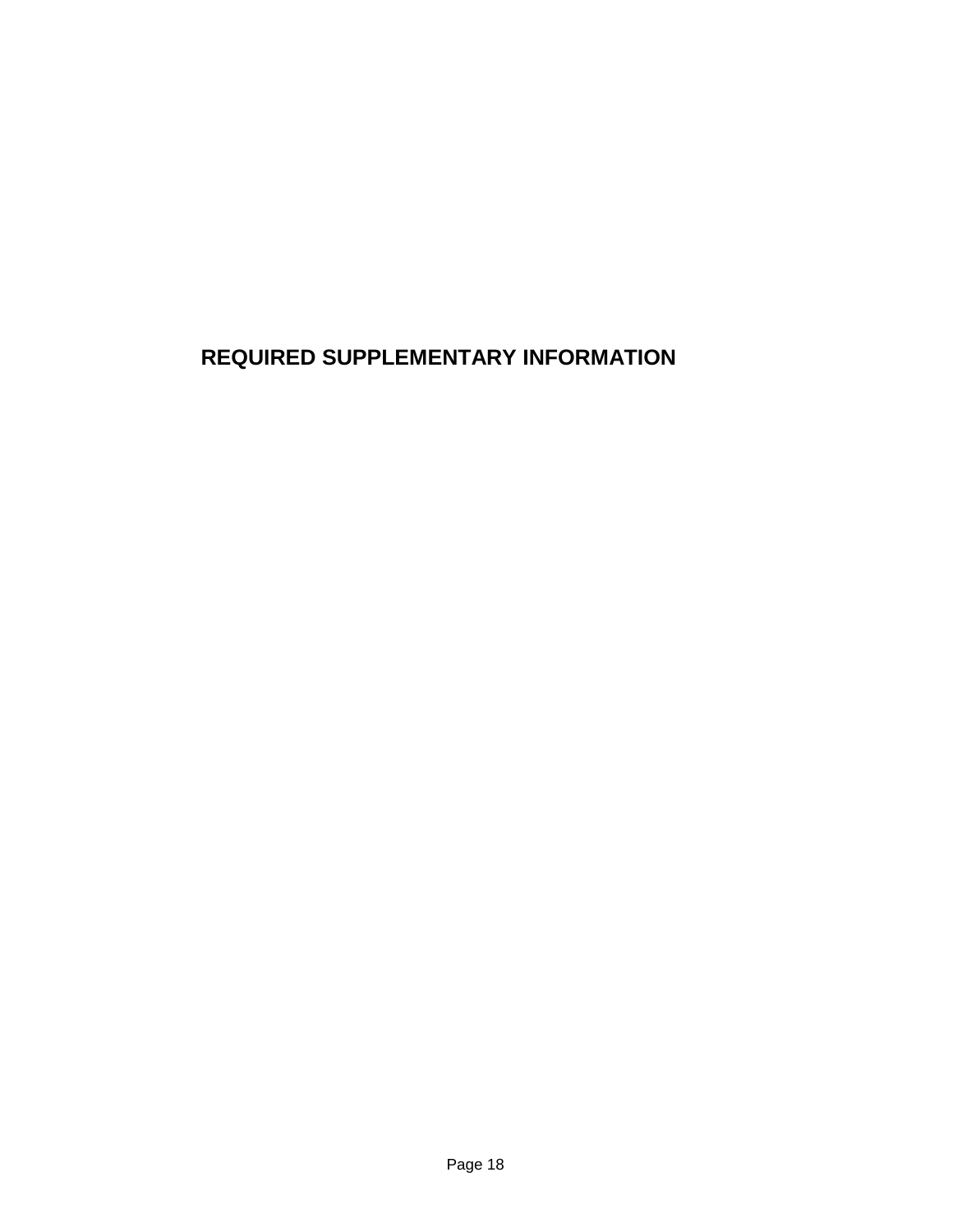### **POCATELLO DEVELOPMENT AUTHORITY STATEMENT OF REVENUES AND EXPENDITURES - BUDGET TO ACTUAL FOR THE YEAR ENDED SEPTEMBER 30, 2021**

|                                          | Original<br><b>Budget</b> |                  |         | Actual     |                        |  |
|------------------------------------------|---------------------------|------------------|---------|------------|------------------------|--|
|                                          |                           | Amounts          | Amounts |            | Variance               |  |
| <b>REVENUES</b><br><b>GENERAL FUND</b>   |                           |                  |         |            |                        |  |
|                                          | \$                        |                  | \$      |            | \$                     |  |
| Interest<br>Miscellaneous                |                           | 9,300            |         | 27,090     | 17,790                 |  |
|                                          |                           | 33,167<br>42,467 |         | 27,090     | (33, 167)<br>(15, 377) |  |
| <b>SPECIAL REVENUE FUNDS</b>             |                           |                  |         |            |                        |  |
| <b>North Portneuf</b>                    |                           | 13,952           |         | 205,243    | 191,291                |  |
| <b>Naval Ordnance Plant</b>              |                           | 222,144          |         | 97,952     | (124, 192)             |  |
| Pocatello Regional Airport               |                           | 85,582           |         | 46,311     | (39, 271)              |  |
| Northgate                                |                           | 10,000           |         | 4,195      | (5,805)                |  |
| Subtotal special revenue funds           |                           | 331,678          |         | 353,701    | 22,023                 |  |
|                                          |                           |                  |         |            |                        |  |
| Total revenue all funds                  |                           | 374,145          |         | 380,791    | 6,646                  |  |
| <b>EXPENDITURES</b>                      |                           |                  |         |            |                        |  |
| <b>GENERAL FUND</b>                      |                           |                  |         |            |                        |  |
| Administration                           |                           | 10,752           |         | 24,093     | (13, 341)              |  |
| <b>Professional services</b>             |                           | 20,000           |         | 14,265     | 5,735                  |  |
| <b>Projects and Grants</b>               |                           | 864,466          |         |            | 864,466                |  |
|                                          |                           | 895,218          |         | 38,358     | 856,860                |  |
| <b>SPECIAL REVENUE FUNDS</b>             |                           |                  |         |            |                        |  |
| <b>North Portneuf</b>                    |                           | 1,791,673        |         |            | 1,791,673              |  |
| <b>Naval Ordnance</b>                    |                           | 1,400,930        |         |            | 1,400,930              |  |
| Pocatello Regional Airport               |                           | 635,564          |         | 614,283    | 21,281                 |  |
| Northgate                                |                           | 10,200           |         |            | 10,200                 |  |
| Subtotal special revenue funds           |                           | 3,838,367        |         | 614,283    | 3,224,084              |  |
| Total expenditures all funds             |                           | 4,733,585        |         | 652,641    | 4,080,944              |  |
| <b>EXCESS REVENUES OR (EXPENDITURES)</b> |                           | (4,359,440)      |         | (271, 850) | 4,087,590              |  |
| <b>OTHER FINANCING SOURCES (USES)</b>    |                           |                  |         |            |                        |  |
| Notes receivable collections             |                           |                  |         | 6,202      | 6,202                  |  |
| Total other financing sources (uses)     |                           |                  |         | 6,202      | 6,202                  |  |
| <b>CHANGE IN NET POSITION</b>            |                           | (4,359,440)      |         | (265, 648) | 4,093,792              |  |
| <b>BEGINNING NET POSITION</b>            | \$                        | 4,359,440        |         | 3,836,693  | \$<br>(522, 747)       |  |
| <b>ENDING NET POSITION</b>               |                           |                  | \$      | 3,571,045  |                        |  |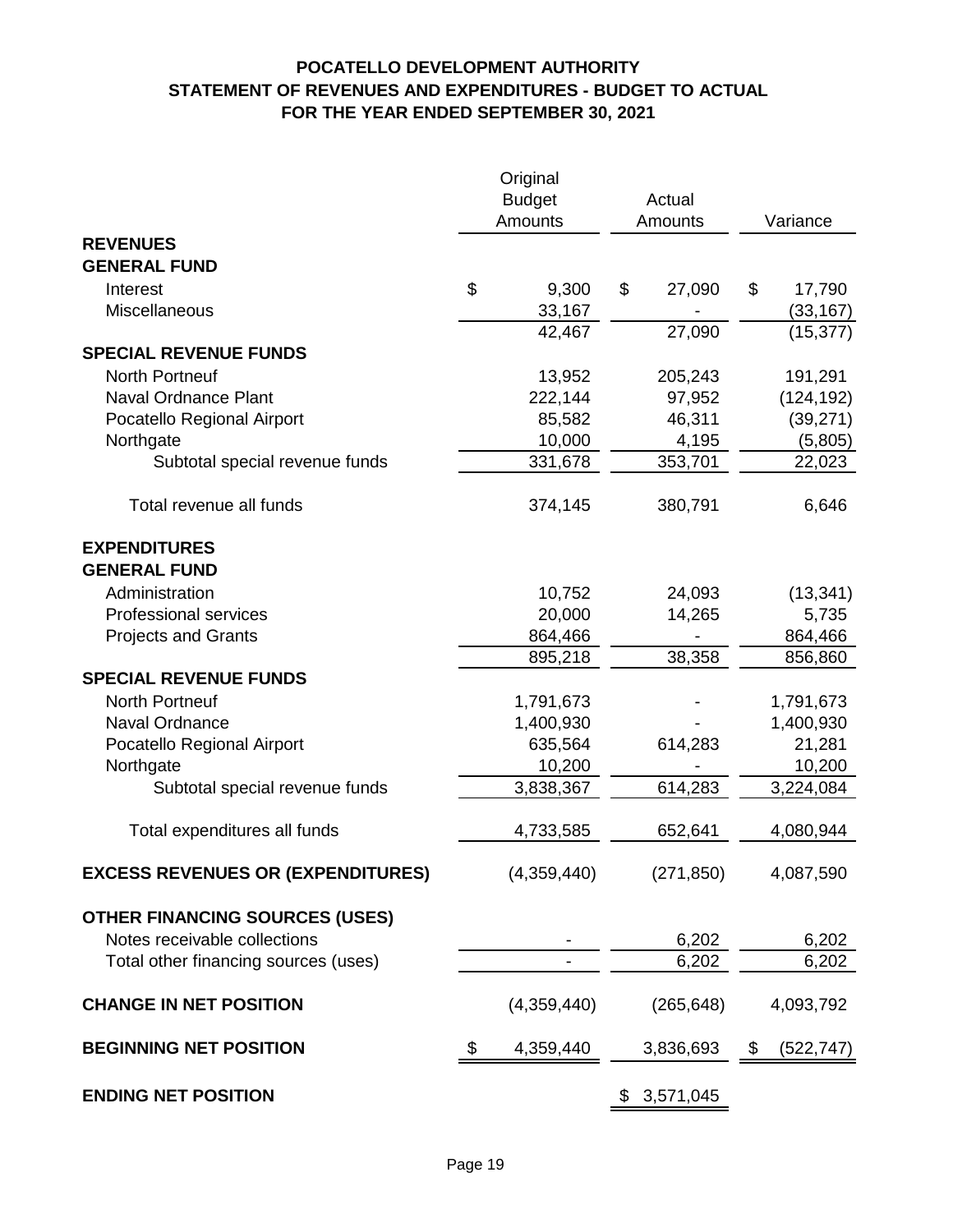### **POCATELLO DEVELOPMENT AUTHORITY NOTES TO STATEMENT OF REVENUES AND EXPENDITURES - BUDGET TO ACTUAL**

### **NOTE 1** - **Expenditures in excess of budget**

During the year there were expenditures in excess of their budget for administration expenses in the general fund.

These expenditures in excess of budget were covered by decreased expenditures in projects and grants within the general fund.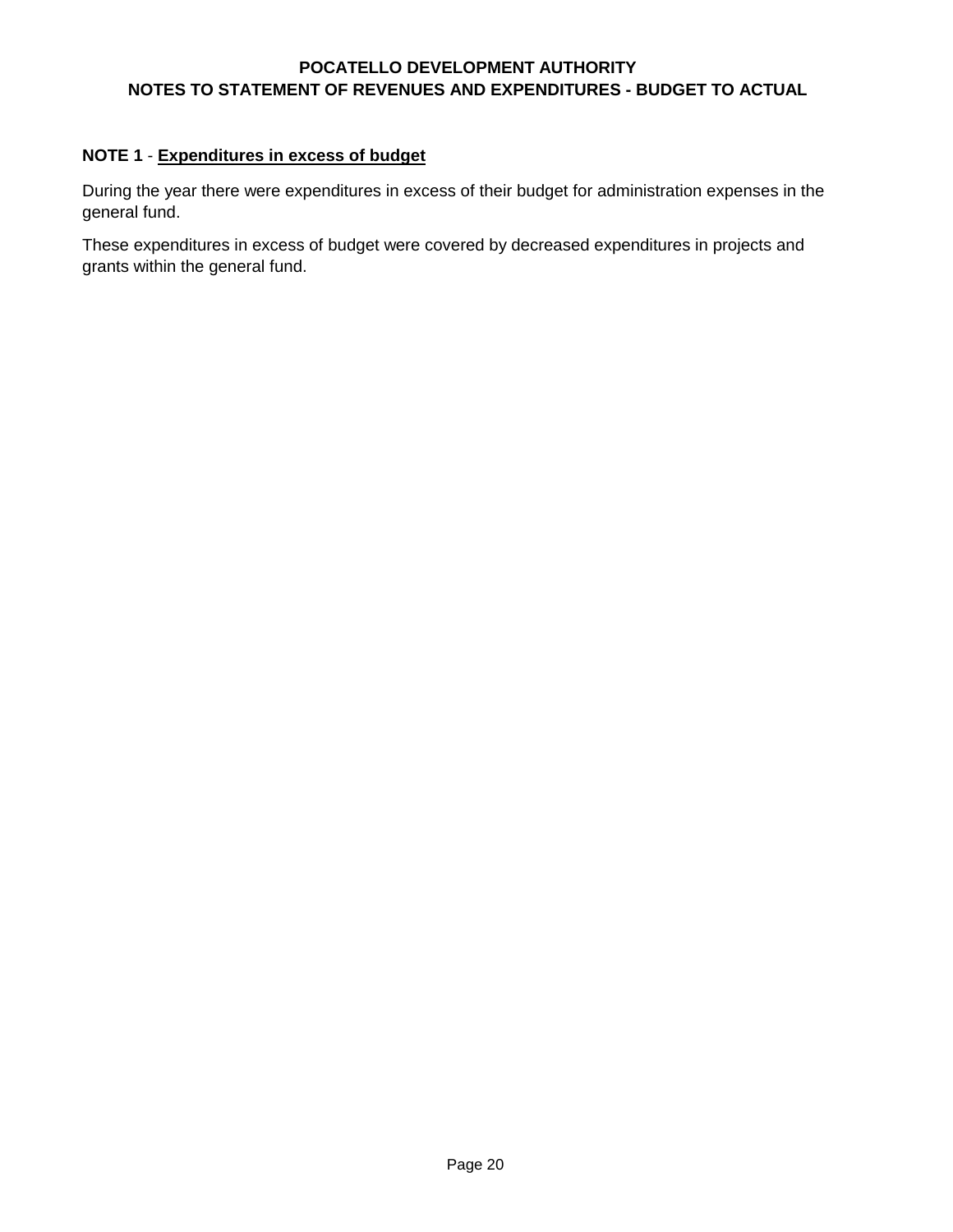

### **INDEPENDENT AUDITOR'S REPORT ON INTERNAL CONTROL OVER FINANCIAL REPORTING AND ON COMPLIANCE AND OTHER MATTERS BASED ON AN AUDIT OF FINANCIAL STATEMENTS PERFORMED IN ACCORDANCE WITH** *GOVERNMENT AUDITING STANDARDS*

To the Board of Commissioners Pocatello Development Authority Pocatello, Idaho

We have audited, in accordance with the auditing standards generally accepted in the United States of America and the standards applicable to financial audits contained in Government Auditing Standardsd issued by the Comptroller General of the United States, the financial statements of the governmental activities and each major fund, and the aggregate remaining fund information of Pocatello Development Authority, a component unit of the City of Pocatello, Idaho, as of and for the year ended September 30, 2021, and the related notes to the financial statements, which collectively comprise Pocatello Development Authority's basic financial statements, and have issued our report thereon dated March 31, 2022.

### **Internal Control Over Financial Reporting**

In planning and performing our audit, we considered Pocatello Development Authority's internal control over financial reporting as a basis for designing our auditing procedures for the purpose of expressing our opinions on the financial statements, but not for the purpose of expressing an opinion on the effectiveness of the Pocatello Development Authority's internal control over financial reporting. Accordingly, we do not express an opinion on the effectiveness of the Pocatello Development Authority's internal control over financial reporting.

A deficiency in internal control exists when the design or operation of a control does not allow management or employees, in the normal course of performing their assigned functions, to prevent, or detect and correct, misstatements on a timely basis. A material weakness is a deficiency, or a combination of deficiencies, in internal control such that there is a reasonable possibility that a material misstatement of the entity's financial statements will not be prevented, or detected and corrected, on a timely basis. A significant deficiency is a deficiency, or a combination of deficiencies, in internal control that is less severe than a material weakness, yet important enough to merit attention by those charged with governance.

Our consideration of internal control over financial reporting was for the limited purpose described in the first paragraph of this section and was not designed to identify all deficiencies in internal control over financial reporting that might be deficiencies, significant deficiencies, or material weaknesses. We did identify certain deficiencies in internal control, described in the accompanying schedule of findings and responses as items, 2021-001, 2021-002, and 2021-003 that we consider to be material weaknesses.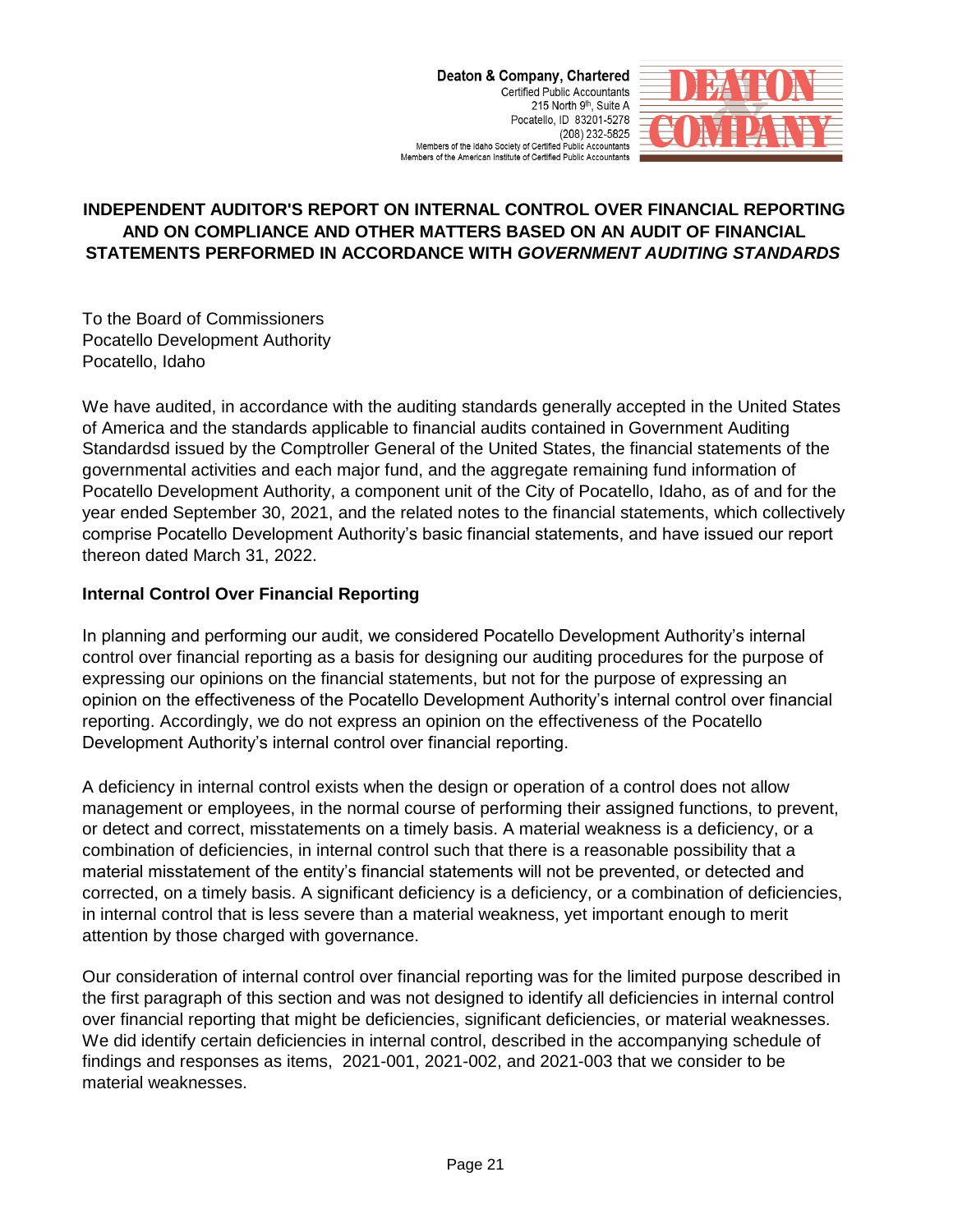### **Compliance and Other Matters**

As part of obtaining reasonable assurance about whether Pocatello Development Authority's financial statements are free of material misstatement, we performed tests of its compliance with certain provisions of laws, regulations, contracts, and grant agreements, noncompliance with which could have a direct and material effect on the determination of financial statement amounts. However, providing an opinion on compliance with those provisions was not an objective of our audit, and accordingly, we do not express such an opinion. The results of our tests disclosed no instances of noncompliance or other matters that are required to be reported under *Government Auditing Standards* .

#### **Pocatello Development Authority's Response to Findings**

Pocatello Development Authority's response to the findings identified in our audit is described in the accompanying schedule of findings and responses. The Authority's response was not subjected to the auditing procedures applied in the audit of the financial statements and, accordingly, we express no opinion on it.

### **Purpose of this Report**

The purpose of this report is solely to describe the scope of our testing of internal control and compliance and the results of that testing, and not to provide an opinion on the effectiveness of the entity's internal control or on compliance. This report is an integral part of an audit performed in accordance with Government Auditing Standards in considering the entity's internal control and

compliance. Accordingly, this communication is not suitable for any other purpose.

Pocatello, Idaho March 31, 2022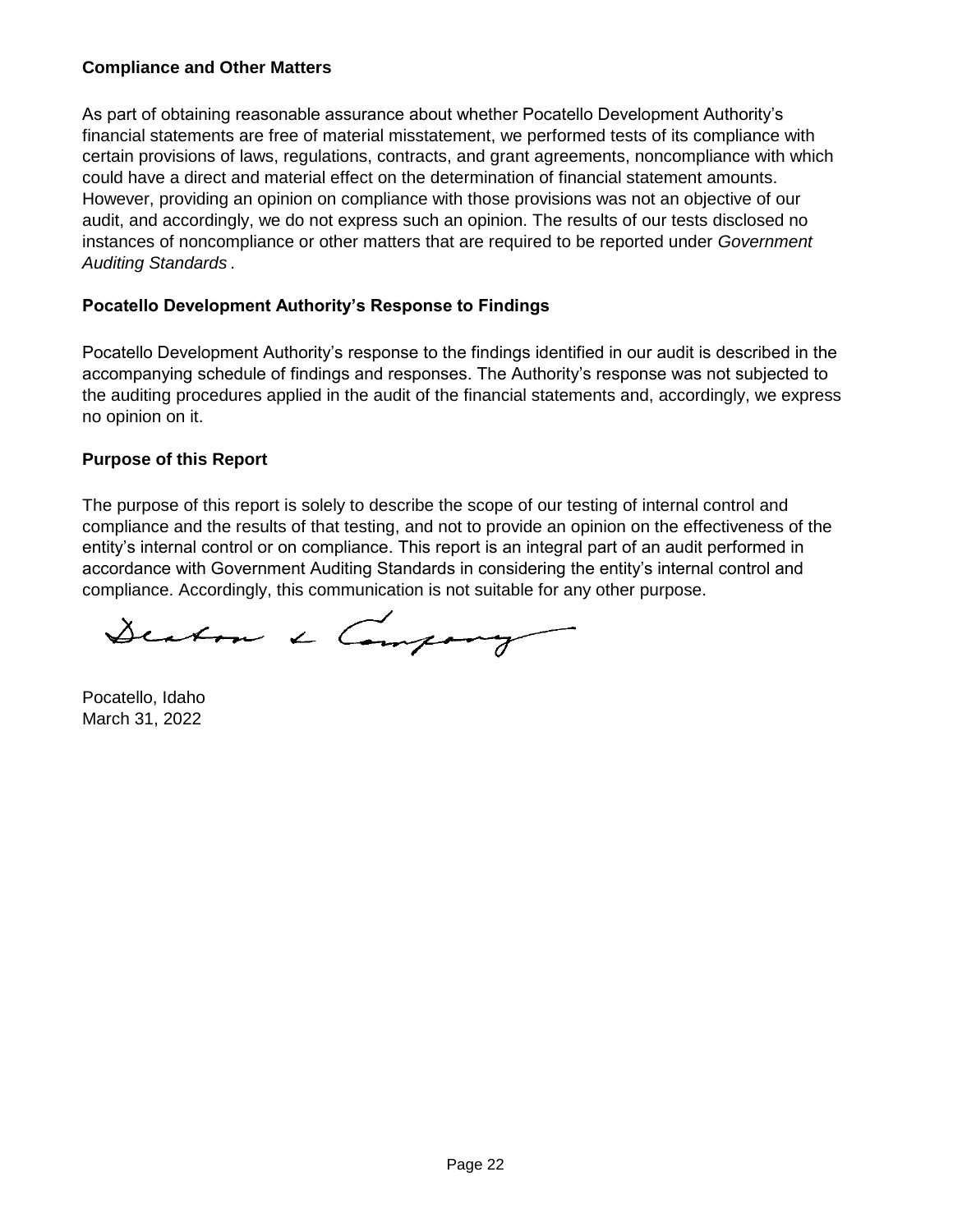#### **POCATELLO DEVELOPMENT AUTHORITY SCHEDULE OF FINDINGS AND RESPONSES (PAGE 1 OF 2) SEPTEMBER 30, 2021**

### **Findings**

### **2021-001 Internal control – Notes Receivable**

*Criteria and Condition* : Management is responsible to ensure controls are appropriate to record and report all financial transactions accurately and on a timely basis.

Context: The Authority's internal control system did not property allocate all payments received for notes receivable between interest revenue and principal. It was also determined that the terms for delinquent payments were not followed. We were also unable to find supporting documents to verify new terms or changes to loan agreements and whether such terms were agreed upon by both parties.

Cause: The Authority was missing an appropriate separation of duties regarding the oversight of notes receivable. It was also determined that one individual was responsible for the recording, reporting and acceptance of payments over notes receivable.

Recommendation: It is recommended that the board review their policies and procedures to ensure proper controls over the reporting and recording of notes receivable.

Management Response: Management believes the above material weakness was an oversight and will be corrected going forward. Management will review controls to evaluate the best methods to ensure property reporting and recording of notes receivable.

#### **2021-002 Internal control – Bank Reconciliations**

*Criteria and Condition* : Management is responsible to ensure controls are appropriate to record and report all financial transactions accurately and on a timely basis.

Context: During the audit it was determined that over \$140,000 was loaned from the general fund to the Airport District fund with no documentation of proper authorization. Delinquent bank statements were also found through out the year. No bank reconciliations were found in the software backup provided December 2, 2021, for the months of July through September 30, 2021.

Cause: The Authority was missing an appropriate separation of duties regarding the oversight of bank reconciliations during the fiscal year. One individual was responsible for the recording, and reporting of bank transactions.

Recommendation: It is recommended that the board review their policies and procedures to ensure proper controls over the reporting and recording of bank transactions.

Management Response: Management believes the above material weakness was an oversight and will be corrected going forward. Management will review controls to ensure proper controls over the reporting and recording of bank transactions.